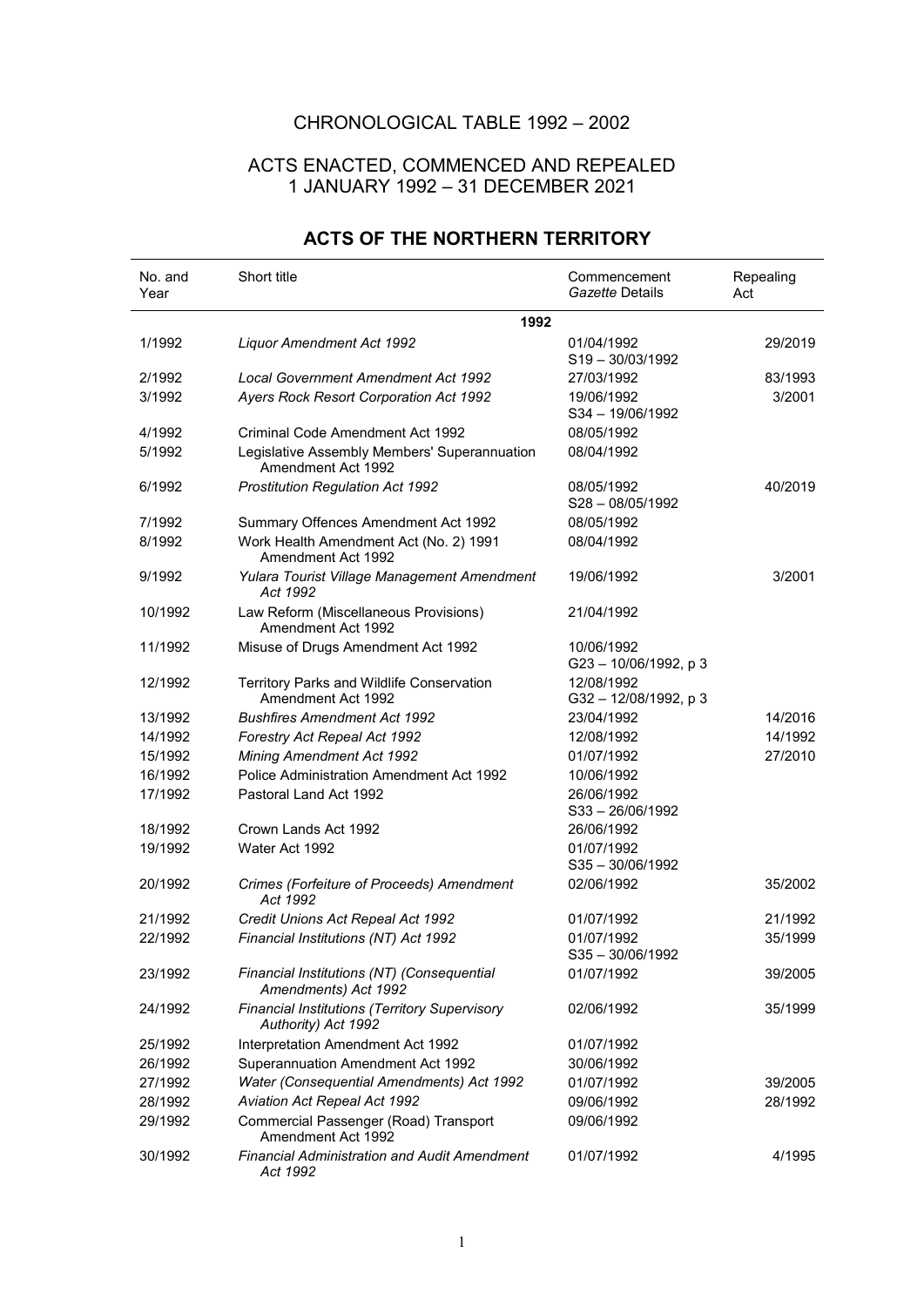| No. and<br>Year | Short title                                                                | Commencement<br>Gazette Details                                                                         | Repealing<br>Act |
|-----------------|----------------------------------------------------------------------------|---------------------------------------------------------------------------------------------------------|------------------|
| 31/1992         | <b>Public Sector Employment (Interim Arrangements)</b><br>Act 1992         | 09/06/1992                                                                                              | 29/2011          |
| 32/1992         | Traffic Amendment Act 1992                                                 | 01/01/1994<br>G51-22/12/1993, p 4                                                                       |                  |
| 33/1992         | Land and Business Agents Amendment Act 1992                                | ss 4(d), 7, 11 and 19:<br>01/02/1993<br>G49 - 09/12/1992, p 7;<br>rem: 10/08/1992<br>$S43 - 05/08/1992$ |                  |
| 34/1992         | Legislative Assembly Members' Superannuation<br>Amendment Act (No. 2) 1992 | 30/06/1992                                                                                              |                  |
| 35/1992         | Motor Vehicles Amendment Act 1992                                          | 01/01/1994                                                                                              |                  |
| 36/1992         | <b>Police Administration Amendment Act</b><br>(No. 2) 1992                 | 15/07/1992<br>G28-15/07/1992, p 3                                                                       |                  |
| 37/1992         | Public Notaries Act 1992                                                   | 01/08/1992<br>G30-29/07/1992, p 4                                                                       |                  |
| 38/1992         | Supply Act 1992-93                                                         | 01/07/1992                                                                                              | 38/1992          |
| 39/1992         | <b>Pastoral Land (Consequential Amendments)</b>                            | 26/06/1992                                                                                              | 39/2005          |
|                 | Act 1992                                                                   |                                                                                                         |                  |
| 40/1992         | Local Government Amendment Act (No. 2) 1992                                | 31/08/1992                                                                                              | 83/1993          |
| 41/1992         | Criminal Code Amendment Act (No. 2) 1992                                   | 07/09/1992                                                                                              |                  |
| 42/1992         | <b>Energy Resource Consumption Levy Amendment</b><br>Act 1992              | 07/09/1992                                                                                              | 21/2011          |
| 43/1992         | Housing Amendment Act 1992                                                 | 07/09/1992                                                                                              |                  |
| 44/1992         | Misuse of Drugs Amendment Act (No. 2) 1992                                 | 07/09/1992                                                                                              |                  |
| 45/1992         | <b>Registration Amendment Act 1992</b>                                     | 07/09/1992                                                                                              |                  |
| 46/1992         | <b>Statute Law Revision Act 1992</b>                                       | 07/09/1992                                                                                              | 39/2005          |
| 47/1992         | Tobacco Act 1992                                                           | 11/11/1992<br>G45-11/11/1992, p 2                                                                       | 68/2002          |
| 48/1992         | <b>Business Franchise Amendment Act 1992</b>                               | 18/09/1992                                                                                              | 39/2005          |
| 49/1992         | Mining Amendment Act (No. 2) 1992                                          | 18/09/1992                                                                                              | 27/2010          |
| 50/1992         | Pay-roll Tax Amendment Act 1992                                            | 01/11/1992                                                                                              | 18/2009          |
| 51/1992         | Stamp Duty Amendment Act 1992                                              | 18/09/1992                                                                                              | 27/2007          |
| 52/1992         | Taxation (Administration) Amendment Act 1992                               | 18/09/1992                                                                                              |                  |
| 53/1992         | <b>Financial Institutions Duty Amendment Act 1992</b>                      | 01/11/1992                                                                                              | 21/2011          |
| 54/1992         | Firearms Act 1992                                                          | 01/01/1993<br>S66 - 24/12/1992, p 3                                                                     | 2/1997           |
| 55/1992         | Liquor Amendment Act (No. 2) 1992                                          | 24/09/1992                                                                                              | 29/2019          |
| 56/1992         | <b>Police Administration Amendment Act</b><br>(No. 3) 1992                 | 01/01/1993                                                                                              |                  |
| 57/1992         | Northern Territory Tourist Commission<br>Amendment Act 1992                | 08/10/1992<br>S51-08/10/1992, p 3                                                                       | 22/2012          |
| 58/1992         | Appropriation Act 1992-93                                                  | 22/10/1992                                                                                              | 11/2016          |
| 59/1992         | Commercial Passenger (Road) Transport<br>Amendment Act (No. 2) 1992        | 22/10/1992                                                                                              |                  |
| 60/1992         | Control of Roads Amendment Act 1992                                        | 09/12/1992                                                                                              |                  |
| 61/1992         | Yulara Tourist Village Management Amendment<br>Act (No. 2) 1992            | 22/10/1992                                                                                              | 3/2001           |
| 62/1992         | Legislative Assembly (Powers and Privileges)<br>Act 1992                   | 28/10/1992                                                                                              |                  |
| 63/1992         | Local Government Amendment Act (No. 3) 1992                                | 09/12/1992<br>G49-09/12/1992, p3                                                                        | 83/1993          |
| 64/1992         | <b>Planning Amendment Act 1992</b>                                         | 09/12/1992                                                                                              | 85/1993          |
| 65/1992         | Territory Insurance Office Amendment Act 1992                              | 16/11/1992<br>S59 - 16/11/1992                                                                          | 41/2014          |
| 66/1992         | Work Health Amendment Act 1992                                             | 28/10/1992                                                                                              |                  |
| 67/1992         | Domestic Violence Act 1992                                                 | 01/01/1994<br>G51-22/12/1993, p 3                                                                       | 34/2007          |
| 68/1992         | Justices Amendment Act 1992                                                | 01/01/1994                                                                                              |                  |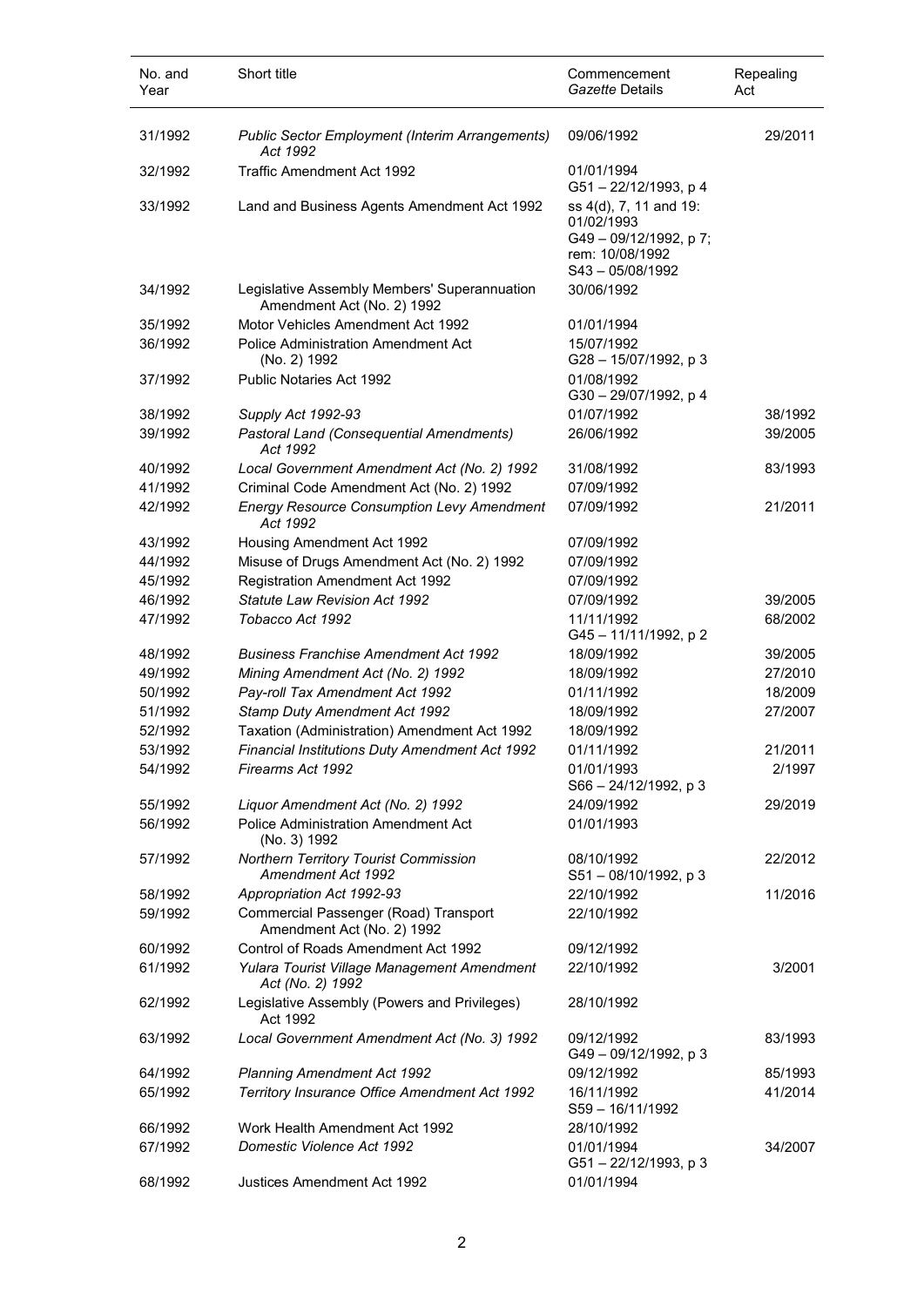| No. and<br>Year    | Short title                                                                                    | Commencement<br>Gazette Details                       | Repealing<br>Act   |
|--------------------|------------------------------------------------------------------------------------------------|-------------------------------------------------------|--------------------|
| 69/1992            | Corporations (Northern Territory) Amendment<br>Act 1992                                        | 18/12/1992                                            | 19/2001            |
| 70/1992            | Jurisdiction of Courts (Cross-vesting) Amendment<br>Act 1992                                   | 01/03/1993<br>$S19 - 26/02/1993$                      |                    |
| 71/1992            | Financial Transaction Reports Act 1992                                                         | 14/12/1992                                            |                    |
| 72/1992            | Trustee Amendment Act 1992                                                                     | 14/12/1992                                            |                    |
| 73/1992            | Juries Amendment Act 1992                                                                      | 14/12/1992                                            |                    |
| 74/1992            | Juvenile Justice Amendment Act 1992                                                            | 29/03/1993                                            | 32/2005            |
| 75/1992            | Legal Aid Amendment Act 1992                                                                   | 14/12/1992                                            |                    |
| 76/1992            | Criminal Records (Spent Convictions) Act 1992                                                  | 29/03/1993<br>G12-24/03/1993, p3                      |                    |
| 77/1992            | Mineral Royalty Amendment Act 1992                                                             | 14/12/1992                                            |                    |
| 78/1992            | Mutual Recognition (Northern Territory) Act 1992                                               | 01/03/1993<br>S19-26/02/1993, p3                      |                    |
| 79/1992            | McArthur River Project Agreement Ratification<br>Act 1992                                      | 05/01/1993<br>$S1 - 05/01/1993$                       |                    |
| 80/1992            | Anti-Discrimination Act 1992                                                                   | 01/08/1993<br>G30-28/07/1993, p2                      |                    |
| 81/1992            | Cullen Bay Marina Act 1992                                                                     | 18/12/1992                                            |                    |
| 82/1992            | <b>Classification of Publications and Films</b>                                                | 01/01/1993                                            |                    |
|                    | Amendment Act 1992                                                                             | S66 - 24/12/1992, p 3                                 |                    |
| 83/1992            | Criminal Code Amendment Act (No. 3) 1992                                                       | 22/12/1992                                            |                    |
|                    | 1993                                                                                           |                                                       |                    |
| 1/1993             | Mt Todd Project Agreement Ratification Act 1993                                                | 05/03/1993<br>$S23 - 05/03/1993$                      | 39/2005            |
| 2/1993             | Stock (Control of Hormonal Growth Promotants)<br>Act 1993                                      | s 17: 15/04/1993<br>rem: 01/04/1993<br>S34-01/04/1993 | 36/2008            |
| 3/1993             | <b>Medical Practitioners Registration Amendment</b><br>Act 1993                                | 10/03/1993                                            | 7/1995             |
| 4/1993             | Firearms Act 1992 Amendment Act 1993                                                           | 18/03/1993                                            | 2/1997             |
| 5/1993             | <b>Health Practitioners and Allied Professionals</b><br><b>Registration Amendment Act 1993</b> | 30/04/1993<br>S42-30/04/1993                          | 21/2004            |
| 6/1993             | Statute Law Revision Act 1993                                                                  | 18/03/1993                                            | 39/2005            |
| 7/1993             | Territory Insurance Office Amendment Act 1993                                                  | 18/03/1993                                            | 41/1993            |
| 8/1993             | Work Health Amendment Act 1993                                                                 | 18/03/1993                                            |                    |
| 9/1993             | Unit Titles Amendment Act 1993                                                                 | 30/06/1993<br>G26 - 30/06/1993, p 4                   |                    |
| 10/1993            | <b>Classification of Publications and Films</b><br>Amendment Act 1993                          | 01/05/1993<br>$S42 - 30/04/1993$                      |                    |
| 11/1993            | <b>Public Sector Employment and Management</b><br>Act 1993                                     | 01/07/1993<br>S53-29/06/1993                          |                    |
| 12/1993            | <b>Public Sector Employment and Management</b><br>(Transition and Savings) Act 1993            | 01/07/1993                                            | 29/2011            |
| 13/1993            | <b>Territory Insurance Office Amendment Act</b><br>(No. 2) 1993                                | ss 10 and 11:<br>01/07/1993;<br>rem: 22/04/1993       | 41/2014            |
| 14/1993            | Confirmation of Titles to Land (Request) Act 1993                                              | 28/05/1993                                            | 93/1998            |
| 15/1993            | Darwin Port Authority Amendment Act 1993                                                       | 08/07/1993<br>$S57 - 08/07/1993$                      | 33/2019            |
| 16/1993            | <b>Financial Administration and Audit Amendment</b><br>Act 1993                                | 16/06/1993                                            | 4/1995             |
| 17/1993            | Justices Amendment Act 1993                                                                    | 01/08/1993<br>G29-21/07/1993, p 3                     |                    |
| 18/1993            | Pastoral Land Amendment Act 1993                                                               | 16/06/1993                                            |                    |
| 19/1993            | Real Property Amendment Act 1993                                                               | 01/08/1993<br>G29-21/07/1993, p 3                     | 2/2000             |
| 20/1993<br>21/1993 | <b>Tobacco Amendment Act 1993</b><br>Supply Act 1993-94                                        | 16/06/1993<br>01/07/1993                              | 68/2002<br>21/1993 |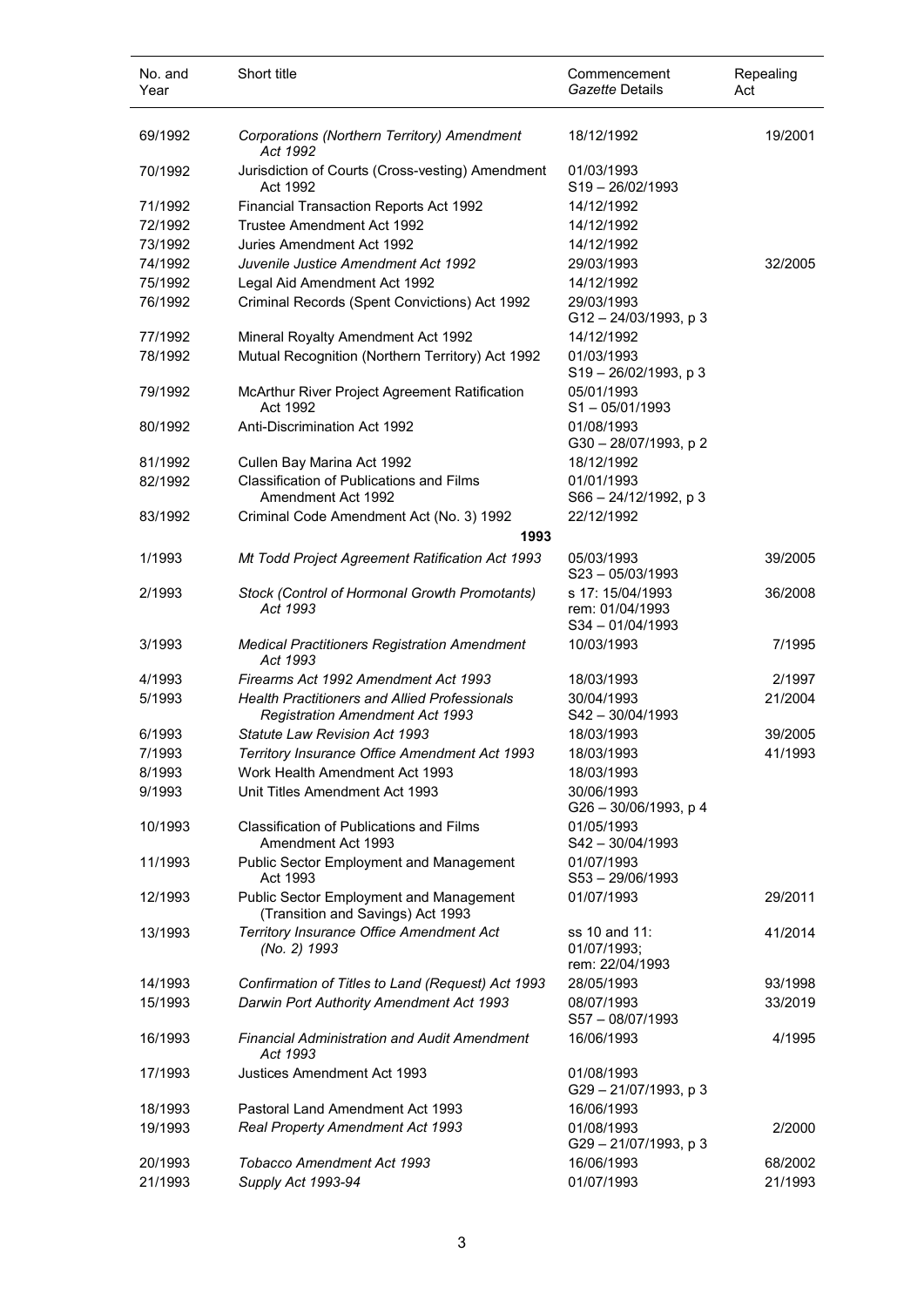| No. and<br>Year    | Short title                                                                                | Commencement<br>Gazette Details                                   | Repealing<br>Act |
|--------------------|--------------------------------------------------------------------------------------------|-------------------------------------------------------------------|------------------|
| 22/1993            | Administration and Probate Amendment Act 1993                                              | 24/06/1993                                                        |                  |
| 23/1993            | Hospital Management Boards Amendment<br>Act 1993                                           | 24/06/1993                                                        | 30/2009          |
| 24/1993            | Liquor Amendment Act 1993                                                                  | 24/06/1993                                                        | 29/2019          |
| 25/1993            | <b>Mining Amendment Act 1993</b>                                                           | 18/08/1993<br>$G33 - 18/08/1993$ , p 5                            | 27/2010          |
| 26/1993            | Superannuation Guarantee (Safety Net) Act 1993                                             | 24/06/1993                                                        |                  |
| 27/1993            | McArthur River Project Agreement Ratification<br>Amendment Act 1993                        | 30/06/1993                                                        |                  |
| 28/1993            | <b>Public Sector Employment and Management</b><br>(Consequential Amendments) Act 1993      | 01/07/1993                                                        | 39/2005          |
| 29/1993            | Building Act 1993                                                                          | 01/09/1993<br>S72-01/09/1993                                      |                  |
| 30/1993            | Coroners Act 1993                                                                          | 03/04/1994<br>$S24 - 31/03/1994$                                  |                  |
| 31/1993            | Disability Services Act 1993                                                               | 09/07/1993                                                        |                  |
| 32/1993            | Aerodromes Act 1993                                                                        | 01/12/1994<br>S57-01/12/1994                                      | 71/2002          |
| 33/1993            | <b>Electricity Amendment Act 1993</b>                                                      | 19/08/1993                                                        | 10/2000          |
| 34/1993            | Water Supply and Sewerage Amendment<br>Act 1993                                            | 19/08/1993                                                        | 75/2000          |
| 35/1993            | Criminal Records (Spent Convictions) Amendment<br>Act 1993                                 | 14/09/1993                                                        |                  |
| 36/1993            | <b>Domestic Violence Amendment Act 1993</b>                                                | 14/09/1993                                                        | 34/2007          |
| 37/1993            | <b>Firearms Amendment Act 1993</b>                                                         | 14/09/1993                                                        | 2/1997           |
| 38/1993            | Police Administration Amendment Act 1993                                                   | 01/01/1994                                                        |                  |
| 39/1993            | Prisons (Correctional Services) Amendment<br>Act 1993                                      | 14/09/1993                                                        |                  |
| 40/1993            | Supreme Court Amendment Act 1993                                                           | 06/12/1993                                                        |                  |
| 41/1993            | <b>Totalizator Administration and Betting Amendment</b><br>Act 1993                        | 01/11/1993                                                        | 14/2000          |
| 42/1993            | Legal Practitioners Amendment Act 1993                                                     | 01/10/1993<br>S79-01/10/1993                                      | 38/2006          |
| 43/1993            | <b>Consumer Affairs and Fair Trading Amendment</b><br>Act 1993                             | 22/09/1993                                                        |                  |
| 44/1993            | Debits Tax Amendment Act 1993                                                              | 01/10/1993                                                        | 21/2011          |
| 45/1993            | Juvenile Justice Amendment Act 1993                                                        | 27/09/1993                                                        | 32/2005          |
| 46/1993            | Liquor Amendment Act (No. 2) 1993                                                          | 27/09/1993                                                        | 29/2019          |
| 47/1993<br>48/1993 | <b>Prostitution Regulation Amendment Act 1993</b><br>Racing and Betting Amendment Act 1993 | 27/09/1993<br>01/11/1993                                          | 40/2019          |
| 49/1993            | Racing and Gaming Authority Act 1993                                                       | 01/11/1993<br>S87-01/11/1993                                      | 73/1999          |
| 50/1993            | Stamp Duty Amendment Act 1993                                                              | 01/10/1993                                                        | 27/2007          |
| 51/1993            | Crown Proceedings Act 1993                                                                 | 01/01/1994<br>G48-01/12/1993, p2                                  |                  |
| 52/1993            | Traffic Amendment Act 1992 Amendment<br>Act 1993                                           | 29/09/1993                                                        |                  |
| 53/1993            | <b>Business Franchise Amendment Act 1993</b>                                               | 31/08/1994                                                        | 39/2005          |
| 54/1993            | Business Franchise Amendment Act (No. 2) 1993                                              | ss 6 and 9: 19/08/1993;<br>rem: 01/12/1993<br>G48-01/12/1993, p 5 | 39/2005          |
| 55/1993            | <b>Financial Administration and Audit Amendment</b><br>Act (No. 2) 1993                    | 31/08/1994                                                        | 4/1995           |
| 56/1993            | Gaming Control Act 1993                                                                    | 01/11/1993                                                        |                  |
| 57/1993            | <b>Limitation Amendment Act 1993</b>                                                       | 06/12/1993<br>G48 - 01/12/1993, p 3                               |                  |
| 58/1993            | Pay-roll Tax Amendment Act 1993                                                            | 31/08/1994                                                        | 18/2009          |
| 59/1993            | Taxation (Administration) Amendment Act 1993                                               | 31/08/1994<br>G35-31/08/1994, p 6                                 |                  |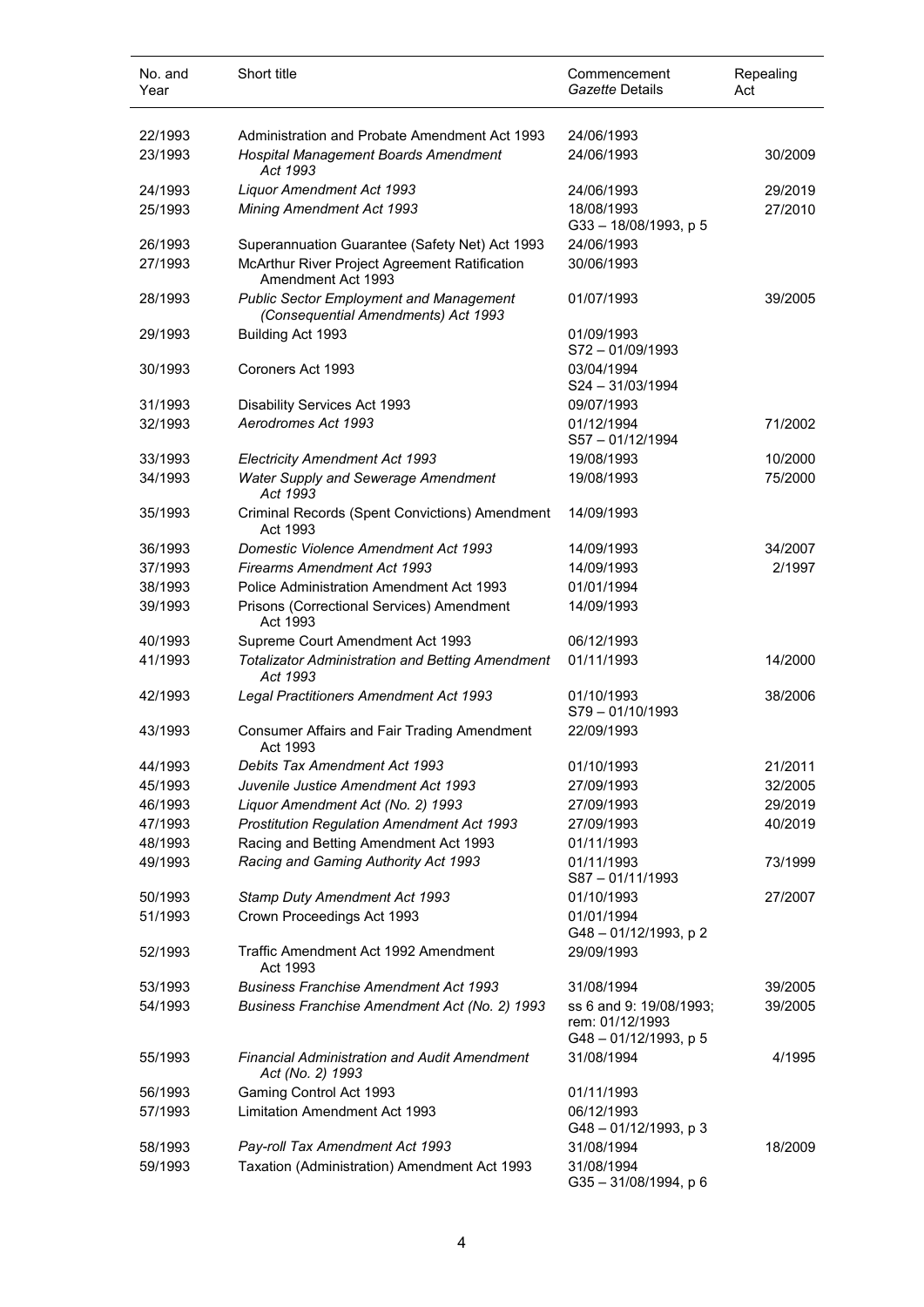| No. and<br>Year    | Short title                                                                                                    | Commencement<br>Gazette Details        | Repealing<br>Act |
|--------------------|----------------------------------------------------------------------------------------------------------------|----------------------------------------|------------------|
| 60/1993            | Taxation (Administration) Amendment Act<br>(No. 2) 1993                                                        | 05/10/1993                             |                  |
| 61/1993            | Traffic Amendment Act 1993                                                                                     | 05/10/1993                             |                  |
| 62/1993            | Appropriation Act 1993-94                                                                                      | 27/10/1993                             | 11/2016          |
| 63/1993            | Cullen Bay Marina Amendment Act 1993                                                                           | 01/12/1993<br>$S95 - 01/12/1993$       |                  |
| 64/1993            | Real Property (Unit Titles) Amendment Act 1993                                                                 | 01/12/1993                             |                  |
| 65/1993            | Unit Titles Amendment Act (No. 2) 1993                                                                         | 01/12/1993<br>$S95 - 01/12/1993$       |                  |
| 66/1993            | Fences Amendment Act 1993                                                                                      | 01/12/1993                             |                  |
| 67/1993            | Lands Acquisition Amendment Act 1993                                                                           | 01/12/1993                             |                  |
| 68/1993            | Pastoral Land Amendment Act (No. 2) 1993                                                                       | 01/12/1993<br>$S95 - 01/12/1993$       |                  |
| 69/1993            | Police Administration Amendment Act<br>(No. 2) 1993                                                            | 09/11/1993                             |                  |
| 70/1993            | Statute Law Revision Act (No. 2) 1993                                                                          | 09/11/1993                             | 39/2005          |
| 71/1993            | Summary Offences Amendment Act 1993                                                                            | 09/11/1993                             |                  |
| 72/1993            | Criminal Code Amendment Act 1993                                                                               | 01/12/1993<br>$S95 - 01/12/1993$       |                  |
| 73/1993            | Interpretation Amendment Act 1993                                                                              | 01/01/1994<br>G50 - 15/12/1993, p 3    |                  |
| 74/1993            | Bail Amendment Act 1993                                                                                        | 01/01/1994<br>G51-22/12/1993, p3       |                  |
| 75/1993            | Liquor Amendment Act (No. 3) 1993                                                                              | 06/12/1993<br>S97-06/12/1993           | 29/2019          |
| 76/1993            | Real Property Amendment Act (No. 2) 1993                                                                       | 01/10/1994<br>G37 - 14/09/1994, p 2    | 2/2000           |
| 77/1993            | Real Property (Statutory Charges Consequential<br>Amendments) Act 1993                                         | 01/10/1994                             |                  |
| 78/1993            | Work Health Amendment Act (No. 2) 1993                                                                         | 01/01/1994<br>G51-22/12/1993, p 4      |                  |
| 79/1993            | <b>Public Sector Employment and Management</b><br>Amendment Act 1993                                           | 01/12/1993                             |                  |
| 80/1993            | Medical Services Amendment Act 1993                                                                            | 13/12/1993                             |                  |
| 81/1993            | Oaths Amendment Act 1993                                                                                       | 29/03/1994<br>$G11 - 16/03/1994$ , p 3 | 40/2010          |
| 82/1993            | Motor Vehicles Amendment Act 1992 Amendment<br>Act 1993                                                        | 16/12/1993                             |                  |
| 83/1993            | <b>Local Government Act 1993</b>                                                                               | 01/06/1994<br>$S35 - 20/05/1994$       | 12/2008          |
| 84/1993            | Local Government (Consequential Amendments)<br>Act 1993                                                        | 01/06/1994                             | 39/2005          |
| 85/1993            | Planning Act 1993                                                                                              | 18/04/1994<br>$S28 - 18/04/1994$       | 55/1999          |
| 86/1993<br>87/1993 | Planning (Consequential Amendments) Act 1993<br>Nitmiluk (Katherine Gorge) National Park<br>Amendment Act 1993 | 18/04/1994<br>31/12/1993               | 39/2005          |
|                    | 1994                                                                                                           |                                        |                  |
| 1/1994             | Mining Amendment Act 1994                                                                                      | 21/03/1994<br>S21-21/03/1994           | 27/2010          |
| 2/1994             | Validation of Titles and Actions Act 1994                                                                      | 10/03/1994                             |                  |
| 3/1994             | Evidence Amendment Act 1994                                                                                    | 01/08/1994<br>G29-20/07/1994, p2       |                  |
| 4/1994             | Northern Territory Employment and Training<br><b>Authority Amendment Act 1994</b>                              | 16/03/1994                             | 51/1999          |
| 5/1994             | Northern Territory Tourist Commission<br>Amendment Act 1994                                                    | 16/03/1994                             | 22/2012          |
| 6/1994             | Power and Water Authority Amendment Act 1994                                                                   | 13/05/1994<br>S33-13/05/1994           |                  |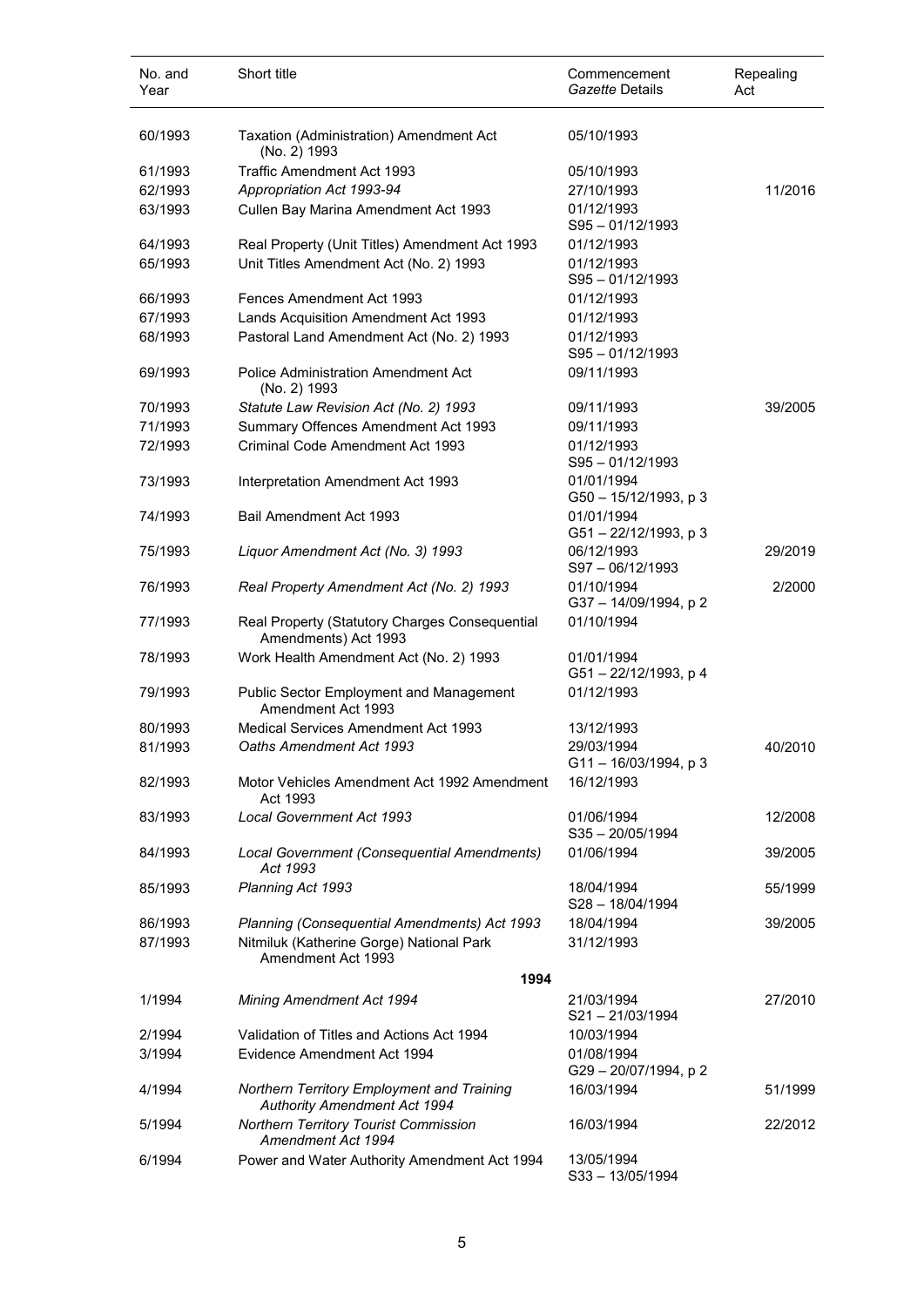| No. and<br>Year    | Short title                                                                          | Commencement<br>Gazette Details                           | Repealing<br>Act |
|--------------------|--------------------------------------------------------------------------------------|-----------------------------------------------------------|------------------|
| 7/1994             | Summary Offences Amendment Act 1994                                                  | 19/12/1994<br>$S60 - 16/12/1994$                          |                  |
| 8/1994             | Traffic Amendment Act 1994                                                           | 01/11/1994<br>$S54 - 28/10/1994$                          |                  |
| 9/1994<br>10/1994  | Trustee Amendment Act 1994<br>Bail Amendment Act 1994                                | 16/03/1994<br>05/04/1994<br>$S24 - 31/03/1994$            |                  |
| 11/1994            | Criminal Code Amendment Act 1994                                                     | 03/04/1994<br>S24-31/03/1994                              |                  |
| 12/1994<br>13/1994 | Criminal Code Amendment Act (No. 2) 1994<br>Criminal Code Amendment Act (No. 3) 1994 | 01/12/1994<br>01/06/1994<br>$S35 - 20/05/1994$            |                  |
| 14/1994<br>15/1994 | Justices Amendment Act 1994<br>Oaths Amendment Act 1994                              | 01/12/1994<br>01/08/1994                                  | 40/2010          |
| 16/1994            | Evidence Amendment Act (No. 2) 1994                                                  | G29-20/07/1994, p2<br>01/08/1994<br>G29 - 20/07/1994, p 2 |                  |
| 17/1994            | Adoption of Children Act 1994                                                        | 03/05/1994<br>S32-03/05/1994                              |                  |
| 18/1994            | Classification of Publications and Films<br>Amendment Act 1994                       | 01/06/1994<br>$S35 - 20/05/1994$                          |                  |
| 19/1994            | Motor Vehicles Amendment Act 1994                                                    | 01/03/1995<br>G7-15/02/1995, p 4                          |                  |
| 20/1994            | Police Administration Amendment Act 1994                                             | 01/12/1994<br>$S57 - 01/12/1994$                          |                  |
| 21/1994            | Prisons (Correctional Services) Amendment<br>Act 1994                                | 08/03/1995<br>$G10 - 08/03/1995$ , p 3                    |                  |
| 22/1994            | Registration of Births, Deaths and Marriages<br>Amendment Act 1994                   | 23/05/1994<br>$S35 - 20/05/1994$                          | 26/1996          |
| 23/1994            | Sexual Offences (Evidence and Procedure)<br>Amendment Act 1994                       | 01/08/1994                                                |                  |
| 24/1994            | <b>Education Amendment Act 1994</b>                                                  | 01/07/1994<br>G26 - 29/06/1994, p 3                       | 28/2015          |
| 25/1994            | Lands Acquisition Amendment Act 1994                                                 | 29/06/1994<br>$G26 - 29/06/1994$ , p 3                    |                  |
| 26/1994            | Mining Amendment Act (No. 2) 1994                                                    | 29/06/1994<br>$G26 - 29/06/1994$ , p 3                    | 27/2010          |
| 27/1994            | Motor Vehicles Amendment Act (No. 2) 1994                                            | 01/07/1994                                                |                  |
| 28/1994            | Museums and Art Galleries Amendment Act 1994                                         | 14/12/1994<br>G50 - 14/12/1994, p 2                       | 18/1999          |
| 29/1994            | <b>National Crime Authority (Territory Provisions)</b><br>Amendment Act 1994         | 01/06/1995<br>$S21 - 01/06/1995$                          | 6/2005           |
| 30/1994            | <b>Native Title (Consequential Amendments)</b><br>Act 1994                           | 29/06/1994<br>G26 - 29/06/1994, p 3                       | 39/2005          |
| 31/1994            | Perpetuities Act 1994                                                                | 01/08/1994<br>G29-13/07/1994, p 3                         | 1/2000           |
| 32/1994            | Prisons (Correctional Services) Amendment<br>Act (No. 2) 1994                        | 01/07/1996                                                | 26/2014          |
| 33/1994            | Stock Diseases Amendment Act 1994                                                    | 13/07/1994<br>G28 - 13/07/1994, p 4                       | 36/2008          |
| 34/1994            | Summary Offences Amendment Act (No. 2) 1994                                          | 23/05/1994<br>$S36 - 23/05/1994$ , p 2                    |                  |
| 35/1994            | Summary Offences Amendment Act (No. 3) 1994                                          | 23/05/1994<br>$S36 - 23/05/1994$ , p 2                    |                  |
| 36/1994<br>37/1994 | Trustee Amendment Act (No. 2) 1994<br>Veterinarians Act 1994                         | 01/08/1994<br>01/07/1994                                  |                  |
|                    |                                                                                      | S41-01/07/1994                                            |                  |
| 38/1994<br>39/1994 | Appropriation Act 1994-95<br>Northern Territory Treasury Corporation Act 1994        | 01/07/1994<br>01/07/1994                                  | 11/2016          |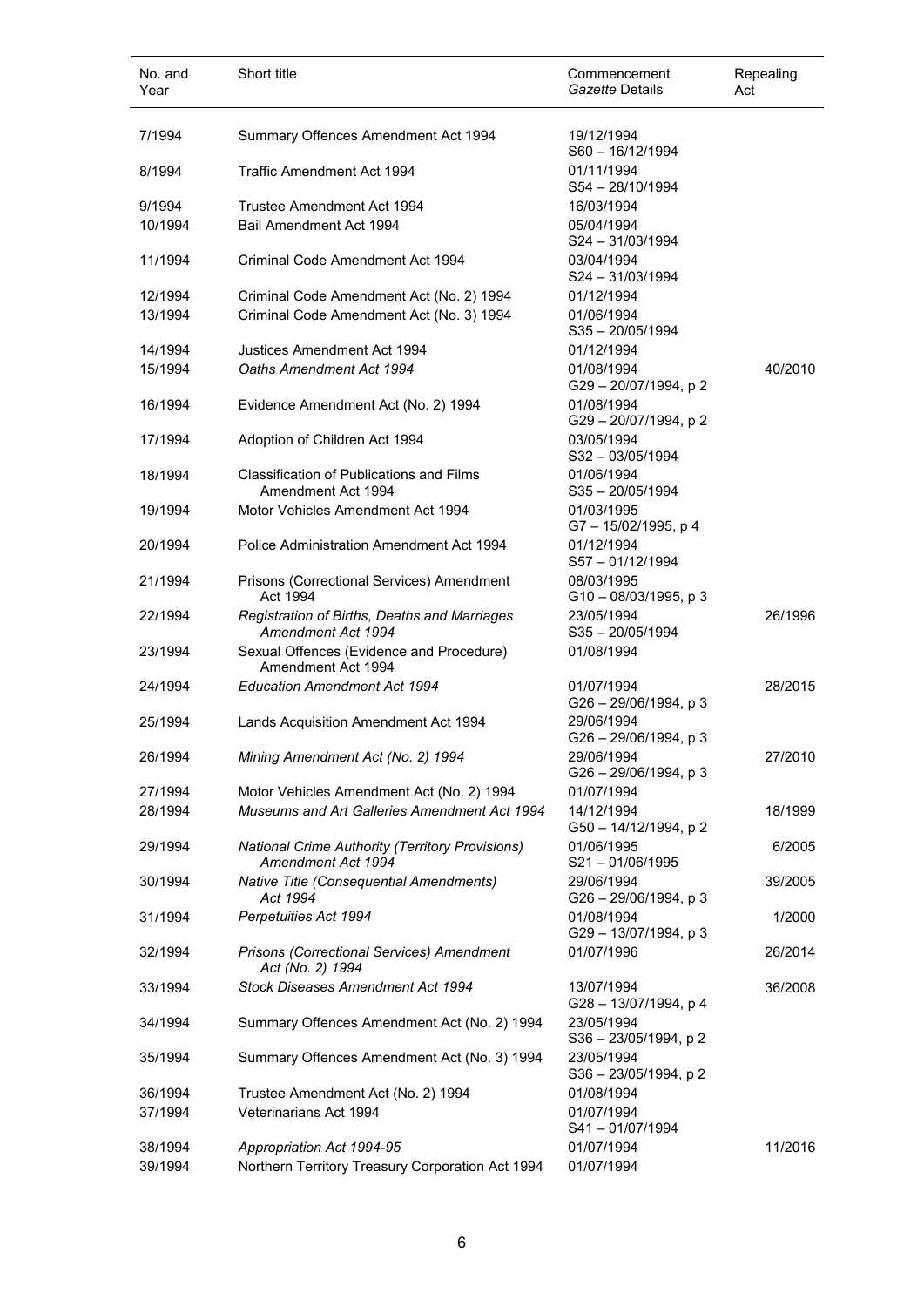| No. and<br>Year    | Short title                                                                                            | Commencement<br>Gazette Details                                                                                                             | Repealing<br>Act |
|--------------------|--------------------------------------------------------------------------------------------------------|---------------------------------------------------------------------------------------------------------------------------------------------|------------------|
| 40/1994            | Pay-roll Tax Amendment Act 1994                                                                        | 01/07/1994                                                                                                                                  | 18/2009          |
| 41/1994            | Stamp Duty Amendment Act 1994                                                                          | 01/07/1994                                                                                                                                  | 27/2007          |
| 42/1994            | State Bank of South Australia (Transfer of<br>Undertaking) Act 1994                                    | 01/07/1994                                                                                                                                  | 62/2001          |
| 43/1994            | Taxation (Administration) Amendment Act 1994                                                           | 01/07/1994                                                                                                                                  |                  |
| 44/1994            | <b>Granites Exploration Agreement Ratification</b><br>Act 1994                                         | 12/09/1994<br>$S48 - 12/09/1994$                                                                                                            | 56/2004          |
| 45/1994            | Choice of Law (Limitation Periods) Act 1994                                                            | 07/11/1994<br>G44 - 02/11/1994, p 5                                                                                                         |                  |
| 46/1994            | Criminal Code Amendment Act (No. 4) 1994                                                               | 01/11/1994<br>$G43 - 26/10/1994$ , p 3                                                                                                      |                  |
| 47/1994            | Director of Public Prosecutions Amendment<br>Act 1994                                                  | 01/10/1994<br>$S51 - 30/09/1994$                                                                                                            |                  |
| 48/1994            | Northern Territory Employment and Training<br>Authority Amendment Act (No. 2) 1994                     | 12/04/1995<br>G15-12/04/1995, p2                                                                                                            | 51/1999          |
| 49/1994            | Petroleum Amendment Act 1994                                                                           | 30/09/1994<br>S51-30/09/1994                                                                                                                |                  |
| 50/1994            | Statute Law Revision Act 1994                                                                          | 20/09/1994                                                                                                                                  | 39/2005          |
| 51/1994            | Territory Insurance Office Amendment Act 1994                                                          | 20/09/1994                                                                                                                                  | 41/2014          |
| 52/1994            | Agricultural and Veterinary Chemicals (Northern<br>Territory) Act 1994                                 | 15/03/1995<br>$S11 - 14/03/1995$                                                                                                            |                  |
| 53/1994            | Pastoral Land Amendment Act 1994                                                                       | 30/09/1994<br>S51-30/09/1994                                                                                                                |                  |
| 54/1994            | <b>Police Administration Amendment Act</b><br>(No. 2) 1994                                             | 07/11/1994                                                                                                                                  |                  |
| 55/1994            | <b>Police Administration Amendment Act</b><br>(No. 3) 1994                                             | 22/09/1994                                                                                                                                  |                  |
| 56/1994            | Misuse of Drugs Amendment Act 1994                                                                     | 07/11/1994<br>G44 - 02/11/1994, p 3                                                                                                         |                  |
| 57/1994            | Financial Agreement Between the<br>Commonwealth, States and Territories<br>(Approval) Act 1994         | 04/10/1994                                                                                                                                  |                  |
| 58/1994            | <b>Financial Administration and Audit Amendment</b><br>Act 1994                                        | 04/10/1994                                                                                                                                  | 4/1995           |
| 59/1994            | Education Amendment Act (No. 2) 1994                                                                   | 01/01/1995<br>G50 - 14/12/1994, p 2                                                                                                         | 28/2015          |
| 60/1994            | Domestic Violence Amendment Act 1994                                                                   | 01/05/1995<br>S17-28/04/1995                                                                                                                | 34/2007          |
| 61/1994            | Gaming Control Amendment Act 1994                                                                      | 24/10/1994                                                                                                                                  |                  |
| 62/1994            | Racing and Betting Amendment Act 1994                                                                  | 15/03/1995<br>G11-15/03/1995, p 6                                                                                                           |                  |
| 63/1994            | Traffic Amendment Act 1994 Amendment<br>Act 1994                                                       | 01/11/1994                                                                                                                                  |                  |
| 64/1994            | Northern Territory Tourist Commission<br>Amendment Act (No. 2) 1994                                    | 02/11/1994                                                                                                                                  | 22/2012          |
| 65/1994            | Fisheries Amendment Act 1994                                                                           | ss 15, 43 and 44:<br>03/11/1994;<br>ss $5(a)$ , (b), (c) and (e)<br>and $34 - 37$ :<br>03/02/1995;<br>rem: 23/11/1994<br>G47-23/11/1994, p4 |                  |
| 66/1994<br>67/1994 | Gaming Control Amendment Act (No. 2) 1994<br><b>Education Amendment Act 1994 Amendment</b><br>Act 1994 | 23/11/1994<br>01/12/1994                                                                                                                    | 28/2015          |
| 68/1994            | Anti-Discrimination Amendment Act 1994                                                                 | 15/12/1994                                                                                                                                  |                  |
| 69/1994            | Petroleum (Submerged Lands) Amendment<br>Act 1994                                                      | 15/12/1994                                                                                                                                  |                  |
| 70/1994            | Stamp Duty Amendment Act (No. 2) 1994                                                                  | 15/12/1994                                                                                                                                  | 27/2007          |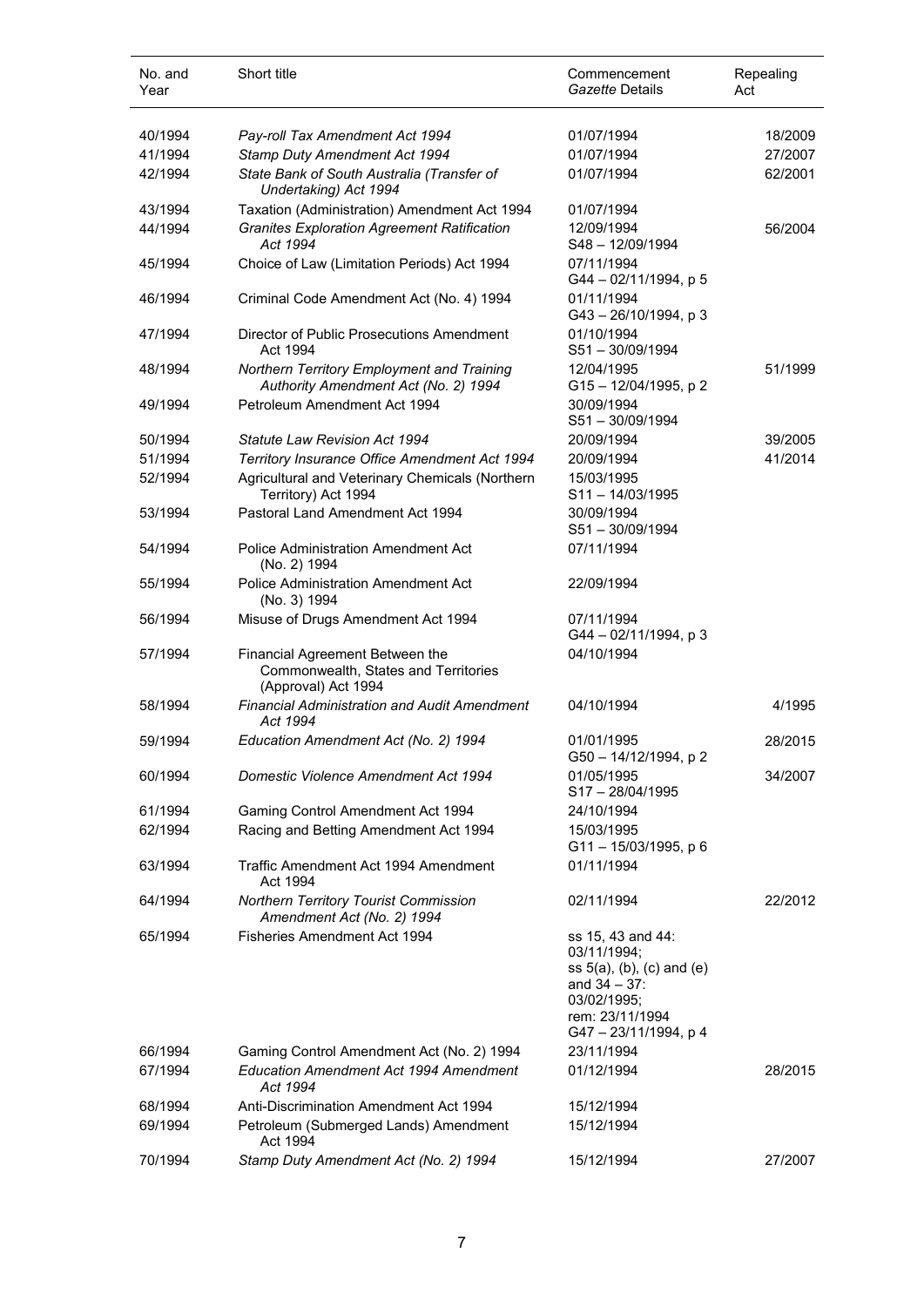| No. and<br>Year | Short title                                                                     | Commencement<br>Gazette Details                                            | Repealing<br>Act |
|-----------------|---------------------------------------------------------------------------------|----------------------------------------------------------------------------|------------------|
| 71/1994         | Taxation (Administration) Amendment Act<br>(No. 2) 1994                         | 15/12/1994                                                                 |                  |
| 72/1994         | Territory Parks and Wildlife Conservation<br>Amendment Act 1994                 | 15/12/1994                                                                 |                  |
| 73/1994         | Environmental Assessment Amendment Act 1994                                     | 30/12/1994                                                                 | 31/2019          |
| 74/1994         | Fisheries Amendment Act 1994 Amendment<br>Act 1994                              | 30/12/1994                                                                 |                  |
| 75/1994         | Lands Acquisition Amendment Act (No. 2) 1994                                    | 15/03/1995<br>G11-15/03/1995, p3                                           |                  |
| 76/1994         | Marine Amendment Act 1994                                                       | 01/01/1995                                                                 |                  |
| 77/1994         | Motor Accidents (Compensation) Amendment<br>Act 1994                            | 30/12/1994                                                                 |                  |
| 78/1994         | <b>National Environment Protection Council</b><br>(Northern Territory) Act 1994 | 15/09/1995<br>$S32 - 14/09/1995$                                           |                  |
| 79/1994         | Northern Territory University Amendment<br>Act 1994                             | 30/01/1995<br>$S5 - 30/01/1995$                                            | 45/2003          |
| 80/1994         | <b>Plant Diseases Control Amendment Act 1994</b>                                | 15/02/1995<br>G7-15/02/1995, p 4                                           | 37/2008          |
| 81/1994         | Number not allocated                                                            |                                                                            |                  |
| 82/1994         | Valuation of Land Amendment Act 1994                                            | 30/12/1994                                                                 |                  |
| 83/1994         | Water Supply and Sewerage Amendment                                             | 15/03/1995                                                                 | 75/2000          |
|                 | Act 1994                                                                        | $G11 - 15/03/1995$ , p 6                                                   |                  |
|                 | 1995                                                                            |                                                                            |                  |
| 1/1995          | Traffic Amendment Act (No. 2) 1994                                              | 09/02/1995                                                                 |                  |
| 2/1995          | Audit Act 1995                                                                  | 01/04/1995                                                                 |                  |
| 3/1995          | Procurement Act 1995                                                            | 01/04/1995                                                                 |                  |
| 4/1995          | Financial Management Act 1995                                                   | 01/04/1995                                                                 |                  |
|                 |                                                                                 | $S13 - 31/03/1995$                                                         |                  |
| 5/1995          | Financial Management (Consequential<br>Amendments) Act 1995                     | 01/04/1995                                                                 | 39/2005          |
| 6/1995          | Appropriation Act (No. 2) 1994-95                                               | 01/04/1995<br>$S13 - 31/03/1995$                                           | 11/2016          |
| 7/1995          | <b>Medical Act 1995</b>                                                         | 01/06/1995<br>S21-01/06/1995                                               | 21/2004          |
| 8/1995          | Medical (Consequential Amendments) Act 1995                                     | 01/06/1995                                                                 | 39/2005          |
| 9/1995          | Mine Management Amendment Act 1995                                              | 10/05/1995<br>$G19 - 10/05/1995$ , p 3                                     | 43/2001          |
| 10/1995         | Legal Practitioners Amendment Act 1995                                          | 12/07/1995<br>G28 - 12/07/1995, p 2                                        | 38/2006          |
| 11/1995         | Corporations (Northern Territory) Amendment<br>Act 1995                         | 16/10/1995<br>G40 - 04/10/1995, p 4                                        | 19/2001          |
| 12/1995         | #Rights of the Terminally III Act 1995                                          | 01/07/1996<br>$S15 - 13/06/1996$                                           |                  |
| 13/1995         | Trustee Amendment Act 1995                                                      | 26/06/1995                                                                 |                  |
| 14/1995         | <b>Statute Law Revision Act 1995</b>                                            | 23/06/1995                                                                 | 39/2005          |
| 15/1995         | Appropriation Act 1995-96                                                       | 01/07/1995                                                                 | 11/2016          |
| 16/1995         | Control of Roads Amendment Act 1995                                             | 26/06/1995                                                                 |                  |
| 17/1995         | Work Health Amendment Act 1995                                                  | ss 10, 11 and 15: nc                                                       |                  |
|                 |                                                                                 | (rep by Act<br>No. 3/2007);<br>rem: 26/07/1995<br>$G30 - 26/07/1995$ , p 3 |                  |
| 18/1995         | Juvenile Justice Amendment Act 1995                                             | 01/11/1995<br>G44 - 01/11/1995, p 2                                        | 32/2005          |
| 19/1995         | Racing and Betting Amendment Act 1995                                           | 01/08/1995<br>S29-01/08/1995                                               |                  |
| 20/1995         | Agents Licensing Amendment Act 1995                                             | 19/07/1995<br>G29-19/07/1995, p2                                           |                  |
| 21/1995         | Lands Acquisition Amendment Act 1995                                            | 26/06/1995                                                                 |                  |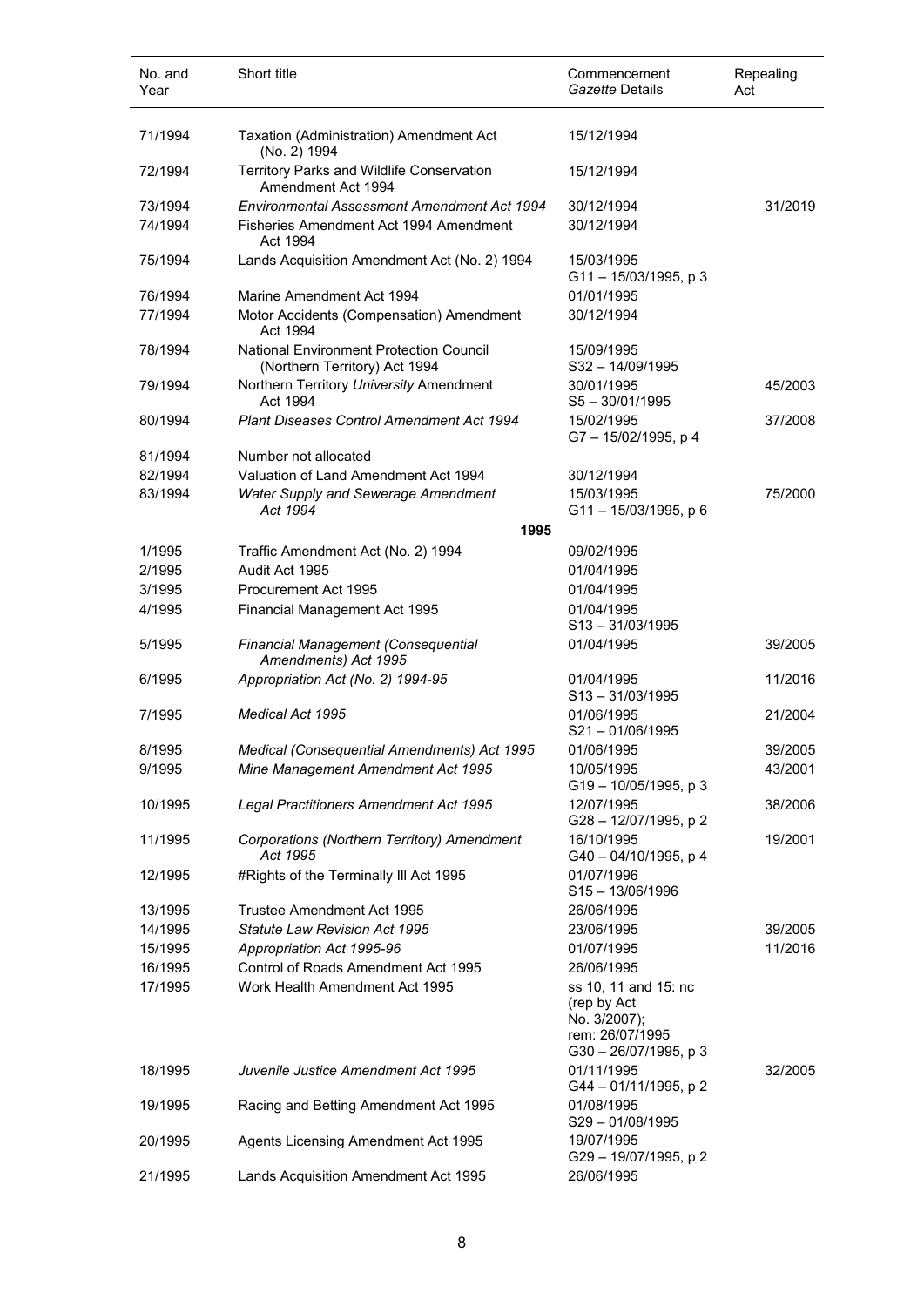| No. and<br>Year | Short title                                                                   | Commencement<br>Gazette Details    | Repealing<br>Act |
|-----------------|-------------------------------------------------------------------------------|------------------------------------|------------------|
| 22/1995         | Ombudsman (Northern Territory) Amendment<br>Act 1995                          | 23/08/1995<br>G34-23/08/1995, p3   | 5/2009           |
| 23/1995         | Motor Vehicles Amendment Act 1995                                             | 26/06/1995                         |                  |
| 24/1995         | Road Transport Charges (Northern Territory)<br>Act 1995                       | 01/07/1996<br>G25-19/06/1996, p7   | 82/2003<br>(Cth) |
| 25/1995         | Road Transport Reform (Vehicles and Traffic)<br>(Northern Territory) Act 1995 | nc                                 | 33/2019          |
| 26/1995         | Mining Assistance Act Repeal Act 1995                                         | 26/06/1995                         | 26/1995          |
| 27/1995         | Liquefied Petroleum Gas (Subsidy) Act Repeal<br>Act 1995                      | 26/06/1995                         | 27/1995          |
| 28/1995         | Retirement Villages Act 1995                                                  | 01/11/1995<br>G44-01/11/1995, p3   |                  |
| 29/1995         | <b>Energy Resource Consumption Levy Amendment</b><br>Act 1995                 | 01/07/1995                         | 21/2011          |
| 30/1995         | <b>Business Franchise Amendment Act 1995</b>                                  | 26/06/1995                         | 39/2005          |
| 31/1995         | Stamp Duty Amendment Act 1995                                                 | 01/07/1995                         | 27/2007          |
| 32/1995         | Gaming Control Amendment Act 1995                                             | 01/09/1995<br>S31-01/09/1995       |                  |
| 33/1995         | Poisons and Dangerous Drugs Amendment<br>Act 1995                             | 07/09/1995                         | 13/2013          |
| 34/1995         | <b>Trade Measurement Administration Amendment</b><br>Act 1995                 | 12/09/1995                         |                  |
| 35/1995         | Local Government Amendment Act 1995                                           | 07/08/1996                         | 12/2008          |
| 36/1995         | Local Government Amendment Act (No. 2) 1995                                   | 09/02/1996<br>$S3 - 09/02/1996$    | 12/2008          |
| 37/1995         | Northern Territory Electoral Act 1995                                         | 07/08/1996<br>G32-07/08/1996, p3   | 11/2004          |
| 38/1995         | Consumer Credit (Northern Territory) Act 1995                                 | 01/11/1996<br>G35-28/08/1996, p2   | 14/2010          |
| 39/1995         | Sentencing Act 1995                                                           | 01/07/1996<br>$S15 - 13/06/1996$   |                  |
| 40/1995         | Petroleum (Submerged Lands) Amendment<br>Act 1995                             | 19/12/1995<br>S43-19/12/1995       |                  |
| 41/1995         | Associations Incorporation Amendment Act 1995                                 | 22/01/1996<br>G2-10/01/1996, p2    | 56/2003          |
| 42/1995         | Statute Law Revision Act (No. 2) 1995                                         | 13/10/1995                         | 39/2005          |
| 43/1995         | <b>Conservation Commission Amendment Act 1995</b>                             | 29/11/1995<br>S42-29/11/1995       |                  |
| 44/1995         | Gaming Control Amendment Act (No. 2) 1995                                     | 19/12/1995                         |                  |
| 45/1995         | Northern Territory Products Symbol Amendment<br>Act 1995                      | 15/11/1995                         | 33/2019          |
| 46/1995         | Parks and Wildlife Commission (Consequential<br>Amendments) Act 1995          | 29/11/1995                         | 39/2005          |
| 47/1995         | Racing and Betting Amendment Act (No. 2) 1995                                 | 15/11/1995                         |                  |
| 48/1995         | Stamp Duty Amendment Act (No. 2) 1995                                         | 15/11/1995                         | 27/2007          |
| 49/1995         | Taxation (Administration) Amendment Act 1995                                  | 15/11/1995                         |                  |
| 50/1995         | Gaming Machine Act 1995                                                       | 19/12/1995<br>S43-19/12/1995       |                  |
| 51/1995         | Abattoirs and Slaughtering Amendment Act 1995                                 | 21/02/1996<br>G8-21/02/1996, p 3   | 54/1996          |
| 52/1995         | <b>Brands Amendment Act 1995</b>                                              | 28/12/1995                         | 36/2008          |
| 53/1995         | <b>Classification of Publications and Films</b><br>Amendment Act 1995         | 01/01/1996                         |                  |
| 54/1995         | Community Welfare Amendment Act 1995                                          | 01/08/1996                         | 37/2007          |
| 55/1995         | Criminal Code Amendment Act 1995                                              | 26/02/1996<br>G7 - 14/02/1996, p 2 |                  |
| 56/1995         | Lands Acquisition Amendment Act (No. 2) 1995                                  | 07/02/1996<br>G6-07/02/1996, p 3   |                  |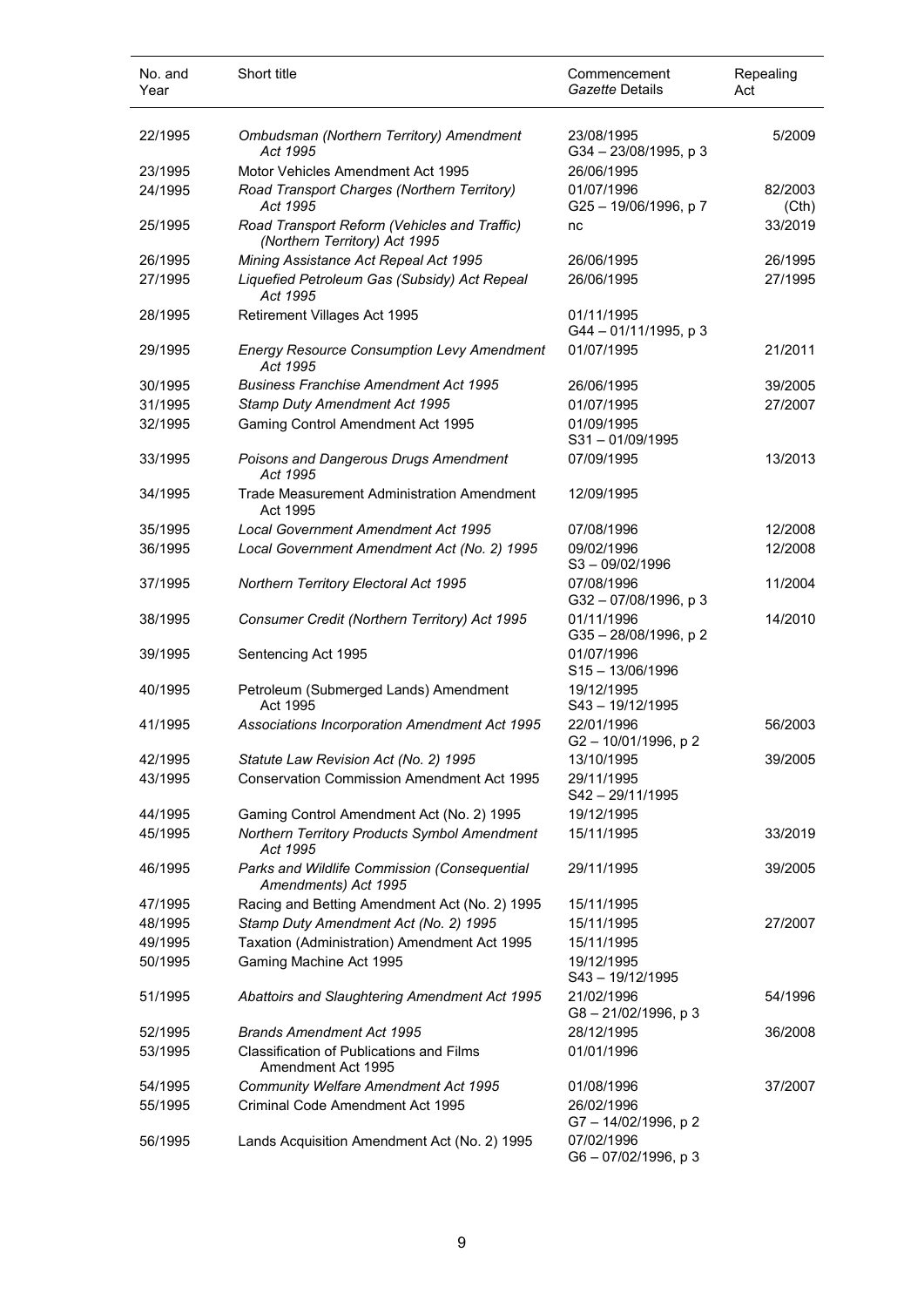| No. and<br>Year | Short title                                                           | Commencement<br><i>Gazette</i> Details                                                  | Repealing<br>Act |
|-----------------|-----------------------------------------------------------------------|-----------------------------------------------------------------------------------------|------------------|
| 57/1995         | Local Government Amendment Act (No. 3) 1995                           | 09/02/1996<br>$S3 - 09/02/1996$                                                         | 12/2008          |
| 58/1995         | Poisons and Dangerous Drugs Amendment Act<br>(No. 2) 1995             | 28/12/1995                                                                              | 13/2013          |
| 59/1995         | Private Security Act 1995                                             | s 13: 01/03/1996<br>G7-14/02/1996, p4;<br>rem: 28/12/1995                               |                  |
| 60/1995         | Trustee Amendment Act (No. 2) 1995                                    | 26/02/1996<br>G7 - 14/02/1996, p 2                                                      |                  |
| 61/1995         | Summary Offences Amendment Act 1995                                   | 26/02/1996<br>G7-14/02/1996, p 3                                                        |                  |
| 62/1995         | Summary Offences Amendment Act (No. 2) 1995                           | 28/12/1995                                                                              |                  |
| 63/1995         | Criminal Code Amendment Act (No. 2) 1995                              | 01/08/1996<br>G30-24/07/1996, p2                                                        |                  |
| 64/1995         | Summary Offences Amendment Act (No. 3) 1995                           | 01/02/1996<br>G5-31/01/1996, p2                                                         |                  |
|                 | 1996                                                                  |                                                                                         |                  |
| 1/1996          | Criminal Code Amendment Act 1996                                      | 23/01/1996                                                                              |                  |
| 2/1996          | Associations Incorporation Amendment Act 1996                         | 20/03/1996                                                                              | 56/2003          |
| 3/1996          | Cobourg Peninsula Aboriginal Land and<br>Sanctuary Amendment Act 1996 | 19/04/1996<br>S9-19/04/1996                                                             |                  |
| 4/1996          | Misuse of Drugs Amendment Act 1996                                    | 01/07/1996<br>$S15 - 13/06/1996$                                                        |                  |
| 5/1996          | #Rights of the Terminally III Amendment Act 1996                      | 20/03/1996                                                                              |                  |
| 6/1996          | Stock Routes and Travelling Stock Amendment<br>Act 1996               | 20/03/1996                                                                              |                  |
| 7/1996          | Summary Offences Amendment Act 1996                                   | 20/03/1996                                                                              |                  |
| 8/1996          | Trustee (Consequential Amendments) Act 1996                           | 20/03/1996                                                                              | 39/2005          |
| 9/1996          | <b>Consumer Affairs and Fair Trading Amendment</b><br>Act 1996        | s 15: 01/11/1996<br>$G35 - 28/08/1996$ , p 2;<br>rem: 17/04/1996<br>G16-17/04/1996, p 5 |                  |
| 10/1996         | Mining Amendment Act 1996                                             | 07/05/1996<br>$S11 - 07/05/1996$                                                        | 27/2010          |
| 11/1996         | Criminal Code Amendment Act (No. 2) 1996                              | 20/05/1996<br>G20 - 15/05/1996, p 3                                                     |                  |
| 12/1996         | Criminal Code Amendment Act (No. 3) 1996                              | 20/05/1996<br>G20 - 15/05/1996, p 3                                                     |                  |
| 13/1996         | Criminal Code Amendment Act (No. 4) 1996                              | 10/04/1996                                                                              |                  |
| 14/1996         | Fire and Emergency Act 1996                                           | 01/05/1996<br>$S10 - 01/05/1996$                                                        |                  |
| 15/1996         | Fire and Emergency (Consequential<br>Amendments) Act 1996             | 01/05/1996                                                                              | 39/2005          |
| 16/1996         | Status of Children Amendment Act 1996                                 | 01/07/1996<br>$S15 - 13/06/1996$                                                        |                  |
| 17/1996         | Sentencing (Consequential Amendments)<br>Act 1996                     | s 7: 19/07/1996;<br>rem: 01/07/1996                                                     | 39/2005          |
| 18/1996         | Gaming Control Amendment Act 1996                                     | nc                                                                                      | 4/2007           |
| 19/1996         | Juries Amendment Act 1996                                             | 01/07/1997<br>G25 - 25/06/1997, p 2                                                     |                  |
| 20/1996         | Liquor Amendment Act 1996                                             | 17/06/1996                                                                              | 29/2019          |
| 21/1996         | Police Administration Amendment Act 1996                              | 14/08/1996                                                                              |                  |
| 22/1996         | Summary Offences Amendment Act (No. 2) 1996                           | 14/08/1996<br>$G32 - 07/08/1996$ , p 3                                                  |                  |
| 23/1996         | Juvenile Justice Amendment Act 1996                                   | 25/06/1996                                                                              | 32/2005          |
| 24/1996         | Motor Vehicles Amendment Act 1996                                     | 25/06/1996                                                                              |                  |
| 25/1996         | <b>Traffic Amendment Act 1996</b>                                     | 25/06/1996                                                                              |                  |
| 26/1996         | Births, Deaths and Marriages Registration<br>Act 1996                 | 01/01/1997<br>G49-04/12/1996, p 5                                                       |                  |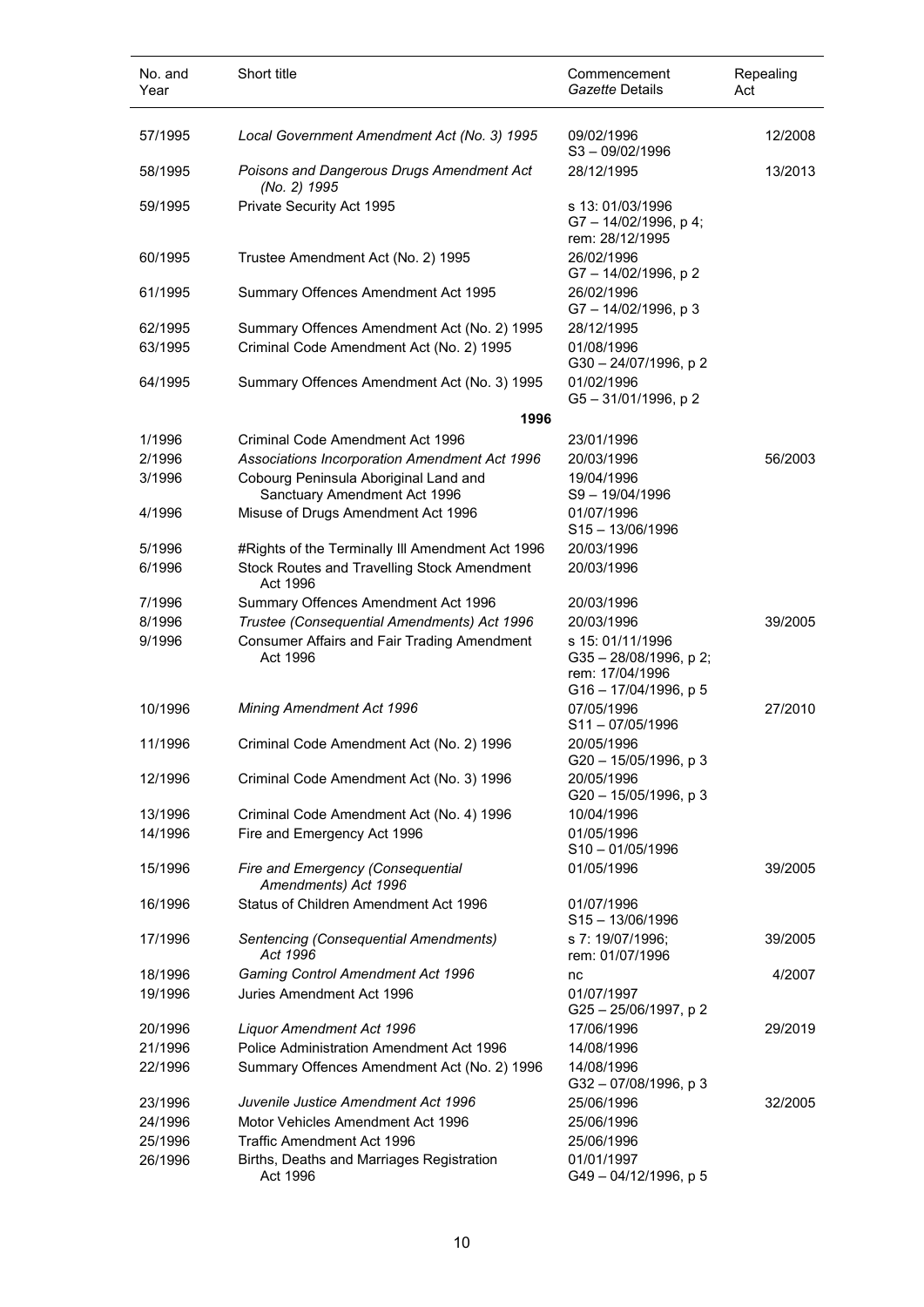| No. and<br>Year | Short title                                                                             | Commencement<br>Gazette Details                              | Repealing<br>Act |
|-----------------|-----------------------------------------------------------------------------------------|--------------------------------------------------------------|------------------|
| 27/1996         | <b>Births, Deaths and Marriages Registration</b><br>(Consequential Amendments) Act 1996 | 01/01/1997                                                   | 39/2005          |
| 28/1996         | Competition Policy Reform (Northern Territory)<br>Act 1996                              | ss $1 - 3$ and $40 - 45$ :<br>28/06/1996;<br>rem: 21/07/1996 |                  |
| 29/1996         | <b>Education Amendment Act 1996</b>                                                     | 28/08/1996<br>G35-28/08/1996, p 3                            | 28/2015          |
| 30/1996         | Sentencing (Consequential Amendments)<br>Amendment Act 1996                             | 28/06/1996                                                   | 39/2005          |
| 31/1996         | Supply Act 1996-97                                                                      | 01/07/1996                                                   | 31/1996          |
| 32/1996         | Bail Amendment Act 1996                                                                 | 01/11/1996<br>G41-09/10/1996, p4                             |                  |
| 33/1996         | Criminal Code Amendment Act (No. 5) 1996                                                | 01/11/1996<br>G43 - 23/10/1996, p 4                          |                  |
| 34/1996         | Grain Marketing Act Repeal Act 1996                                                     | 05/02/1997<br>G5-05/02/1997, p2                              | 34/1996          |
| 35/1996         | Justices Amendment Act 1996                                                             | 01/11/1996<br>$G41 - 09/10/1996$ , p 4                       |                  |
| 36/1996         | Supreme Court Amendment Act 1996                                                        | 01/11/1996<br>G41-09/10/1996, p4                             |                  |
| 37/1996         | Criminal Code Amendment Act (No. 6) 1996                                                | 17/09/1996                                                   |                  |
| 38/1996         | Mine Management Amendment Act 1996                                                      | 17/09/1996                                                   | 43/2001          |
| 39/1996         | Northern Territory Employment and Training<br><b>Authority Amendment Act 1996</b>       | 23/07/1997<br>G29-23/07/1997, p4                             | 51/1999          |
| 40/1996         | <b>Police Administration Amendment Act</b><br>(No. 2) 1996                              | 01/12/1996<br>S37-29/11/1996                                 |                  |
| 41/1996         | Prisons (Correctional Services) Amendment<br>Act 1996                                   | 17/07/1996                                                   |                  |
| 42/1996         | Statute Law Revision Act 1996                                                           | 17/07/1996                                                   | 39/2005          |
| 43/1996         | Appropriation Act 1996-97                                                               | 26/09/1996                                                   | 11/2016          |
| 44/1996         | Legislative Assembly Members' Superannuation<br>Amendment Act 1996                      | 04/10/1996                                                   |                  |
| 45/1996         | Anti-Discrimination Amendment Act 1996                                                  | 22/10/1996                                                   |                  |
| 46/1996         | Summary Offences Amendment Act (No. 3) 1996                                             | 01/12/1996<br>G48 - 27/11/1996, p 2                          |                  |
| 47/1996         | Sentencing Amendment Act 1996                                                           | 01/03/1997<br>G4-29/01/1997, p2                              |                  |
| 48/1996         | Territory Parks and Wildlife Conservation<br>Amendment Act 1996                         | 31/10/1996                                                   |                  |
| 49/1996         | <b>Stock Diseases Amendment Act 1996</b>                                                | 11/12/1996<br>G50 - 11/12/1996, p 3                          | 36/2008          |
| 50/1996         | Stock (Artificial Breeding) Amendment Act 1996                                          | 11/12/1996<br>G50 - 11/12/1996, p 3                          | 100/1998         |
| 51/1996         | <b>Stock Routes and Travelling Stock Amendment</b><br>Act (No. 2) 1996                  | 11/12/1996<br>G50 - 11/12/1996, p 3                          | 36/2008          |
| 52/1996         | Stock (Control of Hormonal Growth Promotants)<br>Amendment Act 1996                     | 11/12/1996<br>G50 - 11/12/1996, p 2                          | 36/2008          |
| 53/1996         | <b>Brands Amendment Act 1996</b>                                                        | 11/12/1996<br>G50 - 11/12/1996, p 3                          | 36/2008          |
| 54/1996         | Meat Industries Act 1996                                                                | 10/12/1997<br>G49 - 10/12/1997, p 3                          |                  |
| 55/1996         | Bank of South Australia (Merger with Advance<br>Bank) Act 1996                          | 02/12/1996                                                   |                  |
| 56/1996         | Local Government (Validation) Act 1996                                                  | 02/12/1996                                                   | 39/2005          |
| 57/1996         | Domestic Violence Amendment Act 1996                                                    | 01/01/1997<br>S39-19/12/1996                                 | 34/2007          |
| 58/1996         | Anti-Discrimination Amendment Act (No. 2) 1996                                          | 16/12/1996                                                   |                  |
| 59/1996         | Ombudsman (Northern Territory) Amendment<br>Act 1996                                    | 16/12/1996                                                   | 05/2009          |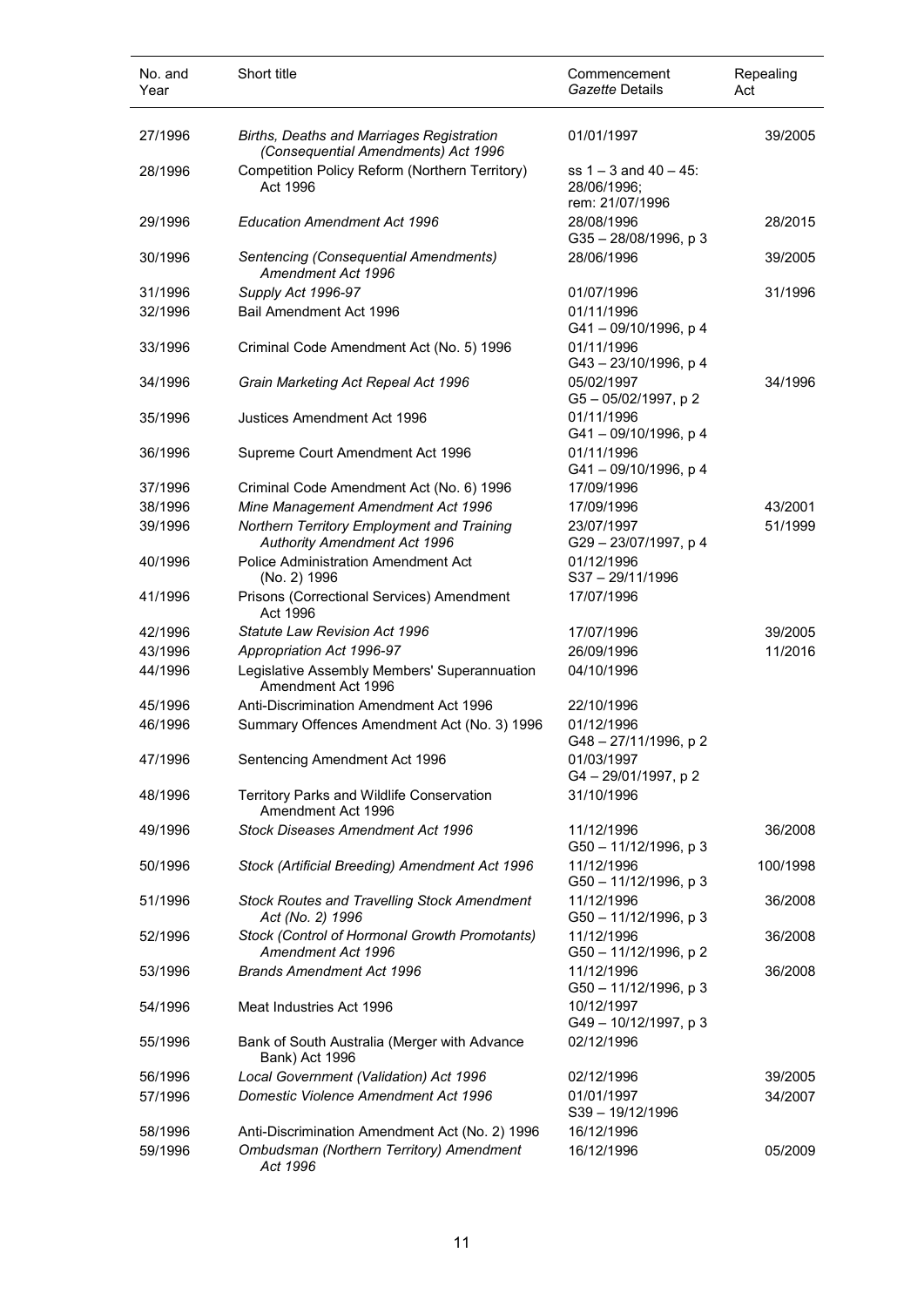| No. and<br>Year | Short title                                                                     | Commencement<br>Gazette Details                                  | Repealing<br>Act |
|-----------------|---------------------------------------------------------------------------------|------------------------------------------------------------------|------------------|
| 60/1996         | <b>Environmental Offences and Penalties Act 1996</b>                            | 19/02/1997<br>G7-19/02/1997, p2                                  |                  |
| 61/1996         | Juvenile Justice Amendment Act (No. 2) 1996                                     | 08/03/1997<br>S7-07/03/1997                                      | 32/2005          |
| 62/1996         | Juvenile Justice Amendment Act (No. 3) 1996                                     | 01/03/1997<br>$G8 - 26/02/1997$ , p 3                            | 32/2005          |
| 63/1996         | Prisons (Correctional Services) Amendment<br>Act (No. 2) 1996                   | 08/03/1997                                                       | 26/2014          |
| 64/1996         | Seeds Ordinance Repeal Act 1996                                                 | 31/12/1996                                                       | 64/1996          |
| 65/1996         | Sentencing Amendment Act (No. 2) 1996                                           | 08/03/1997                                                       |                  |
|                 |                                                                                 | S7-07/03/1997                                                    |                  |
| 66/1996         | Water Amendment Act 1996                                                        | 19/02/1997                                                       |                  |
| 67/1996         | Work Health Amendment Act 1996                                                  | 08/03/1997                                                       |                  |
|                 | 1997                                                                            |                                                                  |                  |
| 1/1997          | AustralAsia Railway Corporation Act 1996                                        | 25/08/1997                                                       |                  |
|                 |                                                                                 | $S32 - 25/08/1997$                                               |                  |
| 2/1997          | Firearms Act 1997                                                               | 13/03/1997                                                       |                  |
|                 |                                                                                 | S8-13/03/1997                                                    |                  |
| 3/1997          | Aerodromes Amendment Act 1997                                                   | 26/03/1997                                                       | 71/2002          |
| 4/1997          | Criminal Code Amendment Act 1997                                                | 11/05/1997                                                       |                  |
|                 |                                                                                 | G18-07/05/1997, p2                                               |                  |
| 5/1997          | Justices Amendment Act 1997                                                     | 04/05/1997                                                       |                  |
|                 |                                                                                 | G17-30/04/1997, p2                                               |                  |
| 6/1997          | Juries Amendment Act 1997                                                       | 11/05/1997                                                       |                  |
| 7/1997          | <b>Mining Amendment Act 1997</b>                                                | nc                                                               | 52/1998          |
| 8/1997          | Parole of Prisoners Amendment Act 1997                                          | 26/03/1997                                                       |                  |
| 9/1997          | <b>Petroleum Amendment Act 1997</b>                                             | nc                                                               | 53/1998          |
|                 |                                                                                 |                                                                  |                  |
| 10/1997         | Prisoners (Interstate Transfer) Amendment<br>Act 1997                           | 26/03/1997                                                       |                  |
| 11/1997         | Associations Incorporation Amendment Act 1997                                   | 30/04/1997<br>G17 - 30/04/1997, p 2                              | 56/2003          |
| 12/1997         | Births, Deaths and Marriages Registration<br>Amendment Act 1997                 | 01/06/1997<br>$S17 - 30/05/1997$                                 |                  |
| 13/1997         | Consumer Affairs and Fair Trading Amendment<br>Act 1997                         | 01/07/1998<br>S28 – 01/07/1998, p 1                              |                  |
| 14/1997         | Co-operatives Act 1997                                                          | 01/12/1998<br>S44 - 24/11/1998, p 2                              | 13/2015          |
| 15/1997         | Mining Amendment Act (No. 2) 1997                                               | 11/04/1997                                                       | 27/2010          |
| 16/1997         | Motor Accidents (Compensation) Amendment<br>Act 1997                            | 06/08/1997<br>G31-06/08/1997, p2                                 |                  |
| 17/1997         | Statute Law Revision Act 1997                                                   | s 16: 10/12/1997;                                                |                  |
|                 |                                                                                 | rem: 01/05/1997                                                  | 39/2005          |
|                 |                                                                                 | G17-30/04/1997, p2                                               |                  |
| 18/1997         | <b>Companies (Trustees and Personal</b><br>Representatives) Amendment Act 1997  | 07/05/1997                                                       |                  |
| 19/1997         | Financial Institutions (Territory) Supervisory<br>Authority) Amendment Act 1997 | 01/09/1997                                                       | 35/1999          |
| 20/1997         | Local Court Amendment Act 1997                                                  | 01/06/1998<br>G19 - 20/05/1998, p 2                              |                  |
| 21/1997         | <b>Small Claims Amendment Act 1997</b>                                          | 01/06/1998                                                       | 4/2016           |
| 22/1997         | Friendly Societies (NT) Act 1997                                                | 01/09/1997                                                       | 35/1999          |
|                 |                                                                                 | G34 - 27/08/1997, p 2                                            |                  |
| 23/1997         | Financial Institutions (Miscellaneous<br>Amendments) Act 1997                   | 02/06/1997                                                       | 39/2005          |
| 24/1997         | <b>Fisheries Amendment Act 1997</b>                                             | ss 7(a), 8(b), 9(b) and                                          |                  |
|                 |                                                                                 | (c) and 10: 03/06/1998<br>G21-03/06/1998, p2;<br>rem: 09/07/1997 |                  |
|                 |                                                                                 | G27-09/07/1997, p4                                               |                  |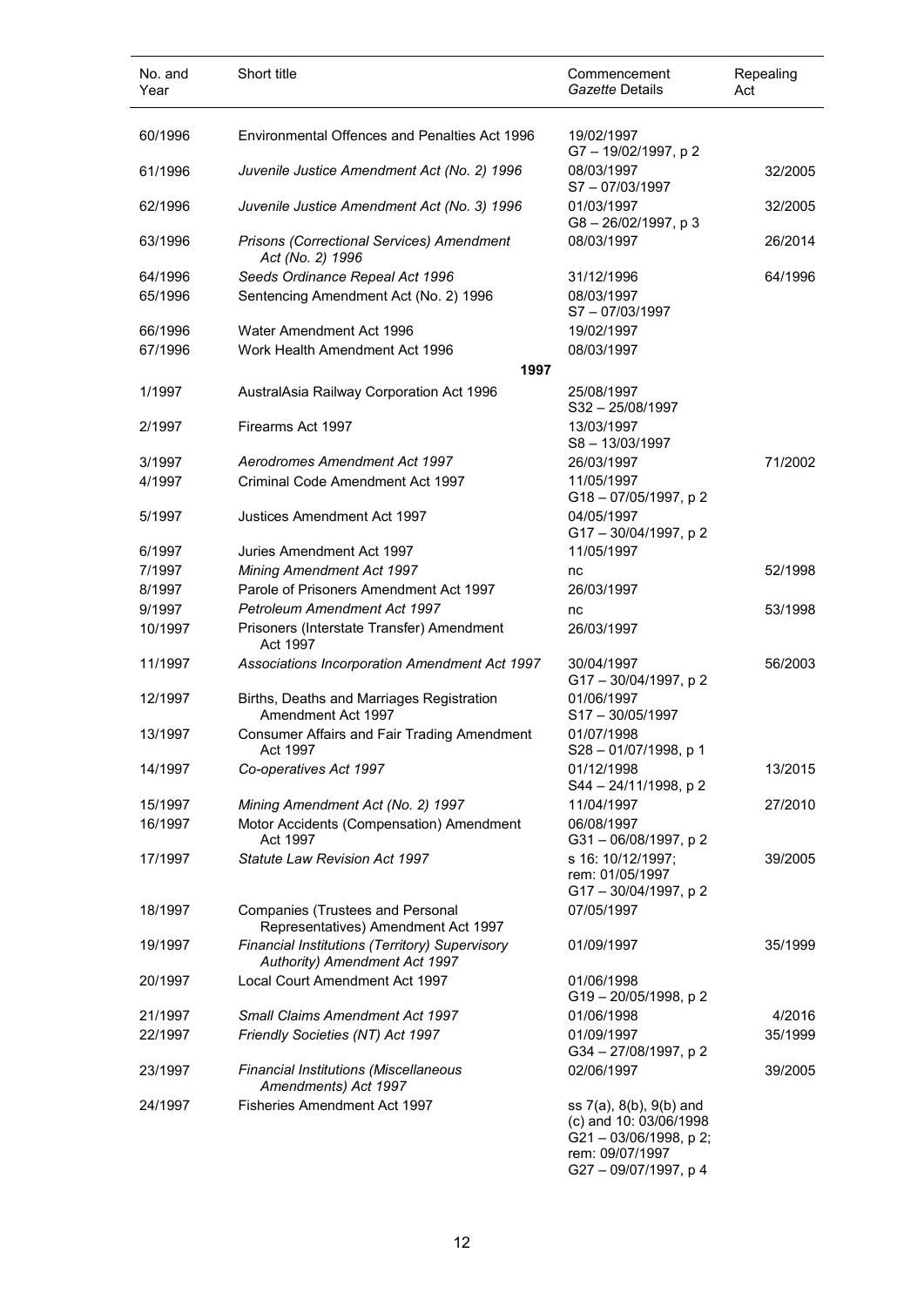| No. and<br>Year | Short title                                                     | Commencement<br>Gazette Details                                                                       | Repealing<br>Act |
|-----------------|-----------------------------------------------------------------|-------------------------------------------------------------------------------------------------------|------------------|
| 25/1997         | Long Service Leave Amendment Act 1997                           | 01/07/1997<br>G25-25/06/1997, p3                                                                      |                  |
| 26/1997         | Partnership Act 1997                                            | 01/07/1997<br>G25-25/06/1997, p3                                                                      |                  |
| 27/1997         | Work Health Amendment Act 1997                                  | 02/06/1997                                                                                            |                  |
| 28/1997         | Appropriation Act 1997-98                                       | 01/07/1997                                                                                            | 11/2016          |
| 29/1997         | Ayers Rock Resort (Sale) Act 1997                               | ss $1 - 4$ , 10 and 15:<br>28/11/1997;<br>rem: 08/12/1997<br>S47-08/12/1997                           | 3/2001           |
| 30/1997         | Police Administration Amendment Act 1997                        | 17/12/1997                                                                                            |                  |
|                 | 1998                                                            |                                                                                                       |                  |
| 1/1998          | Appropriation (Flood Relief) Act 1998                           | 25/03/1998                                                                                            | 3/2001           |
| 2/1998          | <b>Traffic Amendment Act 1998</b>                               | 25/03/1998                                                                                            |                  |
| 3/1998          | Motor Vehicles Amendment Act 1998                               | 25/03/1998                                                                                            |                  |
| 4/1998          | Territory Parks and Wildlife Conservation<br>Amendment Act 1998 | 25/03/1998                                                                                            |                  |
| 5/1998          | <b>Magistrates Amendment Act 1998</b>                           | 22/04/1998<br>G15-22/04/1998, p 4                                                                     | 15/2015          |
| 6/1998          | Justices Amendment Act 1998                                     | 22/04/1998<br>$G15 - 22/04/1998$ , p 3                                                                |                  |
| 7/1998          | <b>Instruments Amendment Act 1998</b>                           | 25/03/1998                                                                                            | 30/2010          |
| 8/1998          | Criminal Records (Spent convictions) Amendment<br>Act 1998      | 22/04/1998<br>G15-22/04/1998, p 4                                                                     |                  |
| 9/1998          | Bail Amendment Act 1998                                         | 22/04/1998                                                                                            |                  |
| 10/1998         | Advance Bank Integration Act 1998                               | 01/04/1998                                                                                            |                  |
| 11/1998         | <b>Statute Law Revision Act 1998</b>                            | 30/03/1998                                                                                            | 39/2005          |
| 12/1998         | Juvenile Justice Amendment Act 1998                             | 29/04/1998<br>$G16 - 29/04/1998$ , p 3                                                                | 32/2005          |
| 13/1998         | Fisheries Amendment Act 1997 Amendment<br>Act 1998              | 03/06/1998                                                                                            |                  |
| 14/1998         | Sentencing Amendment Act 1998                                   | 29/04/1998<br>G16-29/04/1998, p3                                                                      |                  |
| 15/1998         | Sea-Carriage Documents Act 1998                                 | 01/06/1998<br>G18 - 13/05/1998, p 2                                                                   |                  |
| 16/1998         | Juries Amendment Act 1998                                       | 01/06/1998<br>G18-13/05/1998, p2                                                                      |                  |
| 17/1998         | Heritage Conservation Amendment Act 1998                        | 04/08/1998<br>$S31 - 04/08/1998$                                                                      | 34/2012          |
| 18/1998         | Work Health Amendment Act 1998                                  | s 41: nc<br>(rep by Act<br>No. 3/2007);<br>s 38: 15/10/1991;<br>rem: 20/05/1998<br>G19-20/05/1998, p2 |                  |
| 19/1998         | Taxation (Administration) Amendment Act 1998                    | 30/03/1998                                                                                            |                  |
| 20/1998         | Stamp Duty Amendment Act 1998                                   | 30/03/1998                                                                                            | 27/2007          |
| 21/1998         | Mining Amendment Act 1998                                       | 03/06/1998<br>G21-03/06/1998, p2                                                                      | 27/2010          |
| 22/1998         | <b>Coroners Amendment Act 1998</b>                              | s 8: 03/04/1994;<br>rem: 29/04/1998<br>G16-29/04/1998, p2                                             |                  |
| 23/1998         | Dangerous Goods Act 1998                                        | 18/08/2004<br>$G33 - 18/08/2004$ , p 5                                                                |                  |
| 24/1998         | AustralAsia Railway Corporation Amendment<br>Act 1998           | 30/03/1998                                                                                            |                  |
| 25/1998         | Unit Titles Amendment Act 1998                                  | 06/05/1998<br>G17-06/05/1998, p2                                                                      |                  |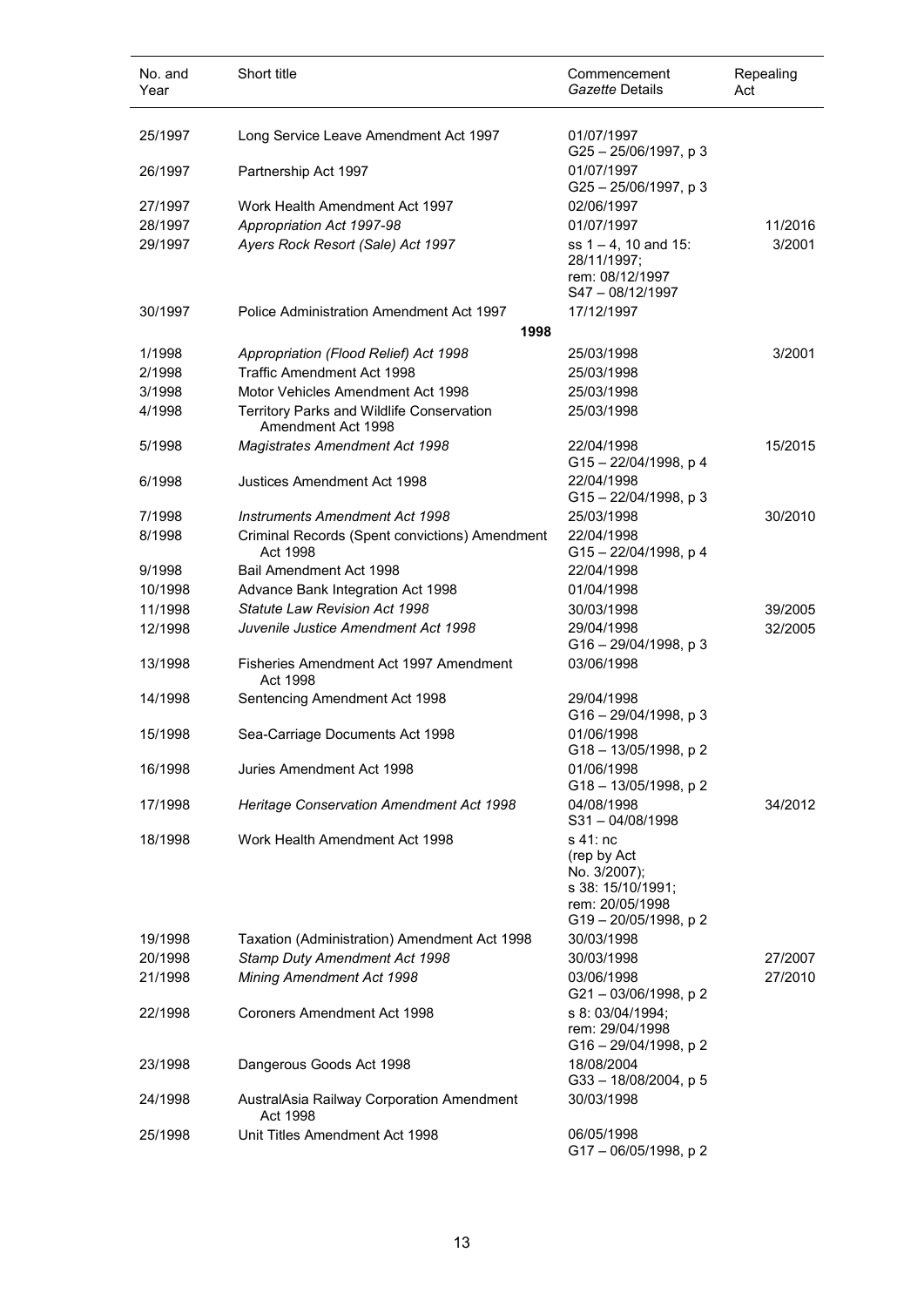| No. and<br>Year | Short title                                                       | Commencement<br>Gazette Details     | Repealing<br>Act |
|-----------------|-------------------------------------------------------------------|-------------------------------------|------------------|
| 26/1998         | <b>Water Supply and Sewerage Amendment</b><br>Act 1998            | 30/03/1998                          | 75/2000          |
| 27/1998         | Interpretation Amendment Act 1998                                 | 30/03/1998                          |                  |
| 28/1998         | Agents Licensing Amendment Act 1998                               | 06/05/1998<br>G17-06/05/1998, p2    |                  |
| 29/1998         | Health and Community Services Complaints<br>Act 1998              | 10/06/1998<br>G22 - 10/06/1998, p 2 |                  |
| 30/1998         | Unclaimed Superannuation Benefits Act 1998                        | 30/04/1998                          |                  |
| 31/1998         | Lands Acquisition Amendment Act 1998                              | 01/05/1998                          |                  |
| 32/1998         | Real Property (Unit Titles) Amendment Act 1998                    | 20/05/1998<br>G19-20/05/1998, p2    |                  |
| 33/1998         | Kava Management Act 1998                                          | 21/05/1998<br>$S17 - 21/05/1998$    |                  |
| 34/1998         | Police Administration Amendment Act 1998                          | 21/05/1998                          |                  |
| 35/1998         | Gas Pipelines Access (Northern Territory)<br>Act 1998             | 02/09/1998<br>G34-02/09/1998, p 6   |                  |
| 36/1998         | Territory Insurance Office Amendment Act 1998                     | 27/05/1998                          | 41/2014          |
| 37/1998         | Territory Insurance Office (Miscellaneous<br>Amendments) Act 1998 | 27/05/1998                          | 39/2005          |
| 38/1998         | Gaming Control Amendment Act 1998                                 | 27/05/1998                          |                  |
| 39/1998         | Power and Water Authority Amendment Act 1998                      | 27/05/1998                          |                  |
| 40/1998         | Motor Accidents (Compensation) Amendment<br>Act 1998              | 27/05/1998                          |                  |
| 41/1998         | <b>Building Societies Act Repeal Act 1998</b>                     | 27/05/1998                          | 41/1998          |
| 42/1998         | Court Security Act 1998                                           | 01/07/1998<br>S28-01/07/1998, p 1   |                  |
| 43/1998         | Financial Institutions (NT) Amendment Act 1998                    | 27/05/1998                          | 35/1999          |
| 44/1998         | Housing Amendment Act 1998                                        | 01/07/1998<br>S28-01/07/1998, p 1   |                  |
| 45/1998         | Magistrates Amendment Act (No. 2) 1998                            | 27/05/1998                          | 15/2015          |
| 46/1998         | Mine Management Amendment Act 1998                                | 26/08/1998<br>G33-26/08/1998, p2    | 43/2001          |
| 47/1998         | Northern Territory Treasury Corporation<br>Amendment Act 1998     | 27/05/1998                          |                  |
| 48/1998         | Appropriation Act 1998-1999                                       | 01/07/1998                          | 11/2016          |
| 49/1998         | Referendums Act 1998                                              | 14/08/1998                          |                  |
| 50/1998         | Lands Acquisition Amendment Act (No. 2) 1998                      | 01/10/1998<br>$S37 - 01/10/1998$    |                  |
| 51/1998         | Lands and Mining Tribunal Act 1998                                | 01/10/1998<br>S37-01/10/1998        | 36/2014          |
| 52/1998         | Mining Amendment Act (No. 2) 1998                                 | 01/10/1998<br>S37-01/10/1998        | 27/2010          |
| 53/1998         | Petroleum Amendment Act 1998                                      | 01/10/1998<br>S37-01/10/1998        |                  |
| 54/1998         | Petroleum (Submerged Lands) Amendment<br>Act 1998                 | 01/10/1998<br>$S37 - 01/10/1998$    |                  |
| 55/1998         | Validation of Titles and Actions Amendment<br>Act 1998            | 01/10/1998<br>S37-01/10/1998        |                  |
| 56/1998         | Energy Pipelines Amendment Act 1998                               | 01/10/1998<br>S37-01/10/1998        |                  |
| 57/1998         | Justices Amendment Act (No. 2) 1998                               | 23/09/1998<br>G37-23/09/1998, p 5   |                  |
| 58/1998         | Local Court Amendment Act 1998                                    | 07/10/1998<br>G39 - 07/10/1998, p 2 |                  |
| 59/1998         | Work Health Amendment Act (No. 2) 1998                            | 01/08/1999<br>G29-28/07/1999, p2    |                  |
| 60/1998         | Prisons (Correctional Services) Amendment<br>Act 1998             | 09/02/1999<br>G5-09/02/1999, p 6    |                  |
| 61/1998         | Water Amendment Act 1998                                          | 03/09/1998                          |                  |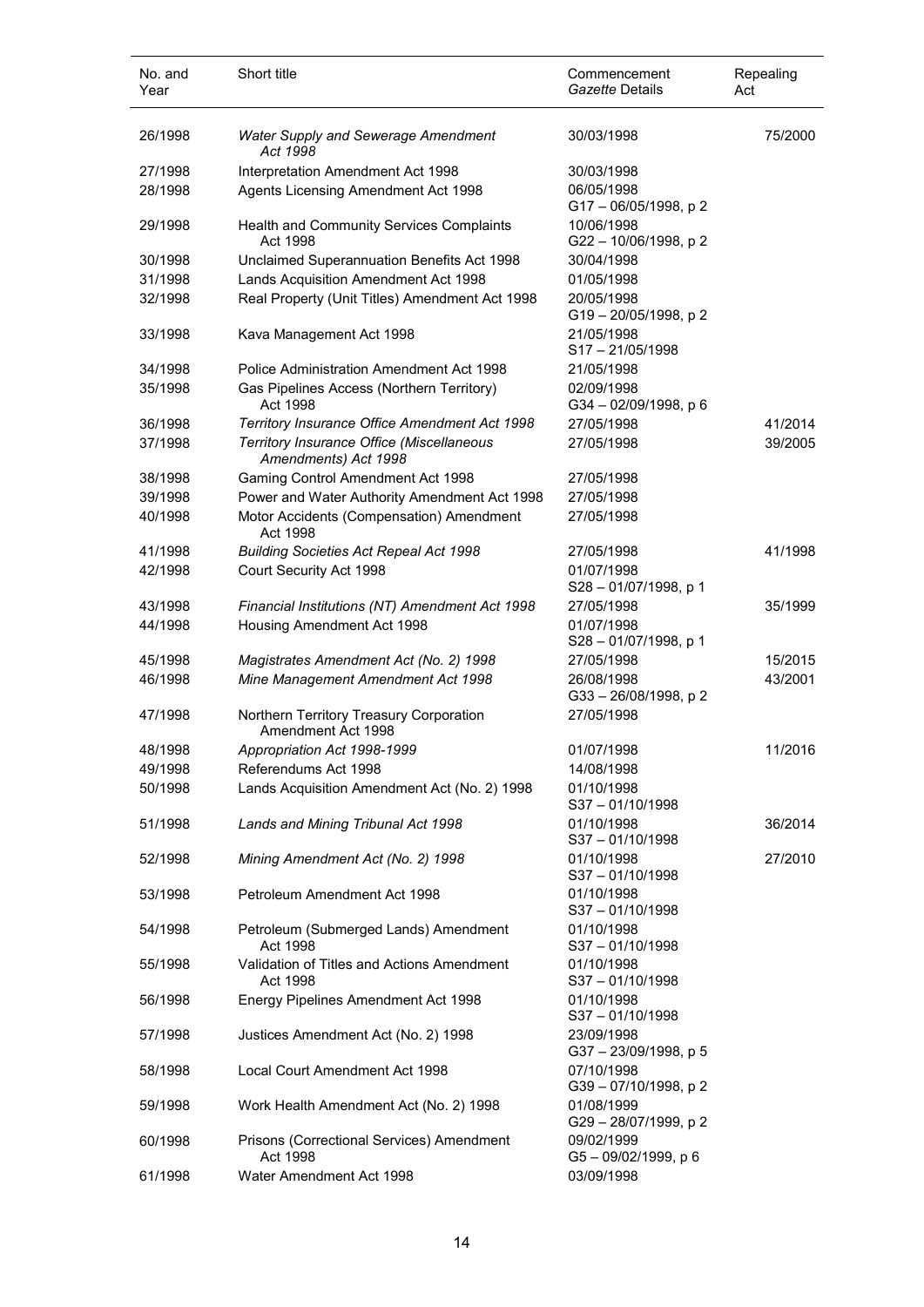| No. and<br>Year | Short title                                                                          | Commencement<br>Gazette Details                                                                                                                             | Repealing<br>Act |
|-----------------|--------------------------------------------------------------------------------------|-------------------------------------------------------------------------------------------------------------------------------------------------------------|------------------|
| 62/1998         | Legislative Assembly (Security) Act 1998                                             | 14/10/1998                                                                                                                                                  |                  |
| 63/1998         | Mental Health and Related Services Act 1998                                          | G40 - 14/10/1998, p 4<br>01/02/2000<br>G3-26/01/2000, p2                                                                                                    |                  |
| 64/1998         | <b>Public Sector Employment and Management</b><br>Amendment Act 1998                 | 07/10/1998<br>G39-07/10/1998, p4                                                                                                                            |                  |
| 65/1998         | Summary Offences Amendment Act 1998                                                  | 01/11/1998<br>G40 - 14/10/1998, p 2                                                                                                                         |                  |
| 66/1998         | <b>Administrators Pensions Amendment Act 1998</b>                                    | 20/10/1998<br>$S41 - 20/10/1998$                                                                                                                            |                  |
| 67/1998         | Legislative Assembly Members' Superannuation<br>Amendment Act 1998                   | 20/10/1998<br>$S41 - 20/10/1998$                                                                                                                            |                  |
| 68/1998         | Supreme Court (Judges Pensions) Amendment<br>Act 1998                                | 20/10/1998<br>$S41 - 20/10/1998$                                                                                                                            |                  |
| 69/1998         | Superannuation Amendment Act 1998                                                    | 20/10/1998<br>$S41 - 20/10/1998$                                                                                                                            |                  |
| 70/1998         | Superannuation Guarantee (Safety Net)<br>Amendment Act 1998                          | 20/10/1998<br>$S41 - 20/10/1998$                                                                                                                            |                  |
| 71/1998         | Waste Management and Pollution Control<br>Act 1990                                   | $ss$ 3 - 29, ss 47 - 120:<br>01/02/1999<br>G1-13/01/1999, p2;<br>ss 30 - 46: 01/05/2003:<br>G35-04/09/2002, p4;<br>s 121: 18/03/2009<br>G11-18/03/2009, p 5 |                  |
| 72/1998         | <b>Waste Management and Pollution Control</b><br>(Consequential Amendments) Act 1998 | 09/06/1999<br>G22 - 09/06/1999, p 7                                                                                                                         | 39/2005          |
| 73/1998         | Racing and Betting Amendment Act 1998                                                | 12/10/1998                                                                                                                                                  |                  |
| 74/1998         | Energy Resource Consumption Levy (Waiver of<br>Levy) Act 1998                        | 13/10/1998                                                                                                                                                  | 21/2011          |
| 75/1998         | Northern Territory Tourist Commission<br>Amendment Act 1998                          | 25/11/1998<br>G46 - 25/11/1998, p 2                                                                                                                         | 22/2012          |
| 76/1998         | Mineral Royalty Amendment Act 1998                                                   | 15/10/1998                                                                                                                                                  |                  |
| 77/1998         | Cullen Bay Marina Amendment Act 1998                                                 | 01/12/1998<br>G43 - 04/11/1998, p 4                                                                                                                         |                  |
| 78/1998         | Legal Aid Amendment Act 1998                                                         | 01/01/1999<br>G45-18/11/1998, p4                                                                                                                            |                  |
| 79/1998         | Criminal Code Amendment Act 1998                                                     | 01/12/1998<br>G45 - 18/11/1998, p 4                                                                                                                         |                  |
| 80/1998         | Darwin Port Authority Amendment Act 1998                                             | 20/09/1999<br>S37-01/09/1999                                                                                                                                | 33/2019          |
| 81/1998         | Juvenile Justice Amendment Act (No. 2) 1998                                          | 21/10/1998                                                                                                                                                  | 32/2005          |
| 82/1998         | Notifiable Diseases Amendment Act 1998                                               | 07/04/1999                                                                                                                                                  |                  |
| 83/1998         | Commercial Passenger (Road) Transport<br>Amendment Act 1998                          | G13-07/04/1999, p4<br>01/01/1999                                                                                                                            |                  |
| 84/1998         | Merlin Project Agreement Ratification Act 1998                                       | 22/12/1998<br>S47-22/12/1998                                                                                                                                |                  |
| 85/1998         | Criminal Code Amendment Act (No. 2) 1998                                             | 15/02/1999                                                                                                                                                  |                  |
| 86/1998         | Juvenile Justice Amendment Act (No. 3) 1998                                          | 15/02/1999                                                                                                                                                  | 32/2005          |
| 87/1998         | <b>Police Administration Amendment Act</b><br>(No. 2) 1998                           | 15/02/1999<br>S6-15/02/1999                                                                                                                                 |                  |
| 88/1998         | Prisons (Correctional Services) Amendment<br>Act (No. 2) 1998                        | 15/02/1999                                                                                                                                                  | 26/2014          |
| 89/1998         | Trans-Tasman Mutual Recognition Act 1998                                             | 01/01/1999                                                                                                                                                  |                  |
| 90/1998         | <b>Domestic Violence Amendment Act 1998</b>                                          | 13/01/1999                                                                                                                                                  | 34/2007          |
| 91/1998         | Sentencing Amendment Act (No. 2) 1998                                                | 13/01/1999<br>G1-13/01/1999, p 6                                                                                                                            |                  |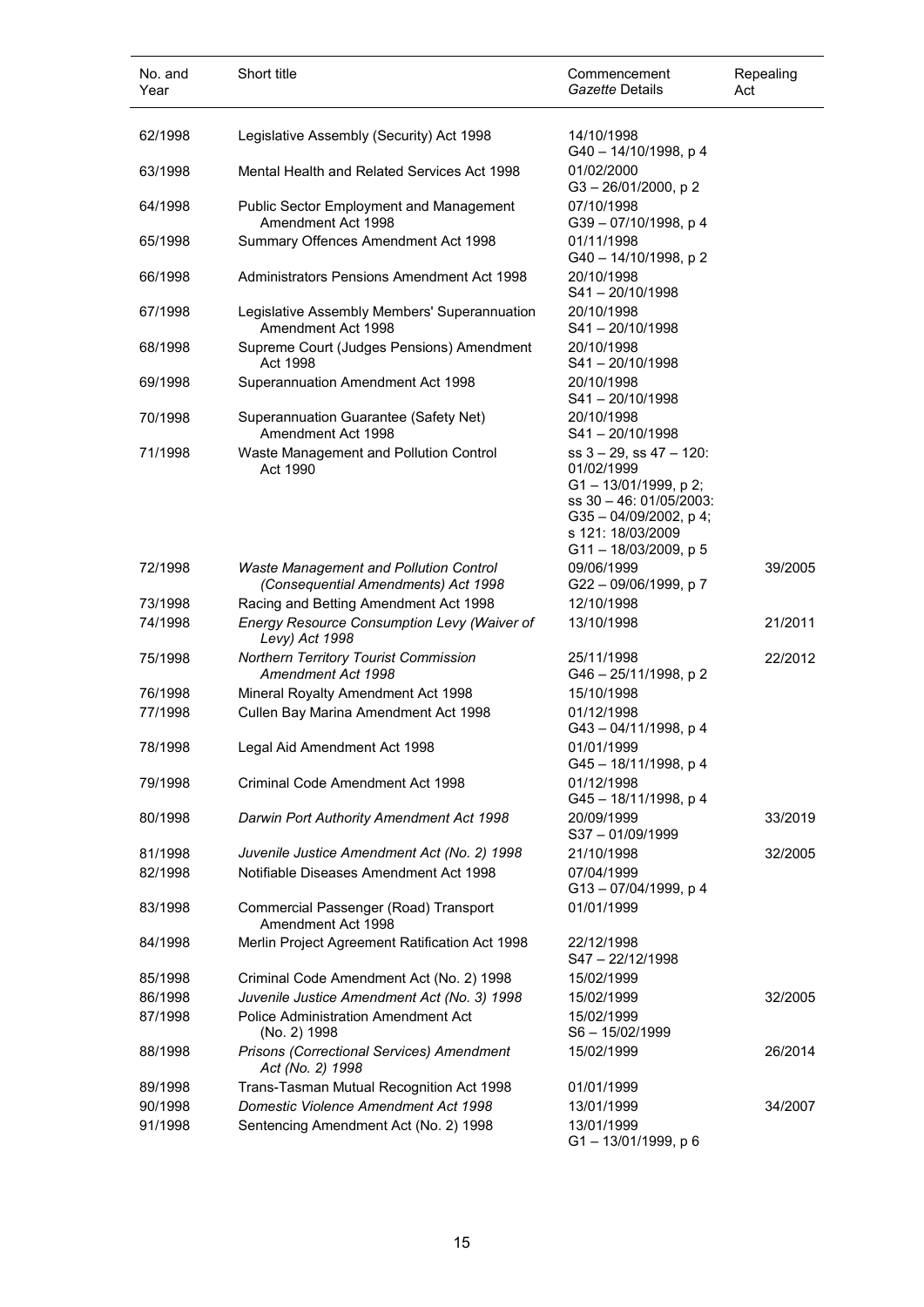| No. and<br>Year    | Short title                                                                          | Commencement<br>Gazette Details                                                                                                                                                                       | Repealing<br>Act |
|--------------------|--------------------------------------------------------------------------------------|-------------------------------------------------------------------------------------------------------------------------------------------------------------------------------------------------------|------------------|
| 92/1998<br>93/1998 | Statute Law Revision Act (No. 2) 1998<br>Lands and Mining (Miscellaneous Amendments) | s 3:01/04/1999<br>$S15 - 01/04/1999;$<br>ss 6 and 15:<br>10/03/1999<br>G9-10/03/1999, p 2;<br>ss 7 and 11:<br>13/01/1999<br>G1-13/01/1999, p 6;<br>s 25: 20/09/1999;<br>rem: 11/12/1998<br>01/10/1998 | 39/2005          |
| 94/1998            | Act 1998<br><b>Business Franchise (Suspension of Operation)</b>                      | 01/02/1999                                                                                                                                                                                            | 39/2005          |
| 95/1998            | Act 1998<br><b>Fuel Subsidies Act 1998</b>                                           | 01/02/1999                                                                                                                                                                                            | 21/2011          |
| 96/1998            | Northern Territory Rail Safety Act 1998                                              | $S2 - 01/02/1999$<br>26/02/1999<br>$S9 - 26/02/1999$                                                                                                                                                  |                  |
| 97/1998            | Mining Amendment Act (No. 3) 1998                                                    | 25/08/1999<br>G33-25/08/1999, p2                                                                                                                                                                      | 27/2010          |
| 98/1998            | Motor Vehicles Amendment Act (No. 2) 1998                                            | 09/02/1999<br>$S4 - 09/02/1999$                                                                                                                                                                       |                  |
| 99/1998            | Traffic Amendment Act (No. 2) 1998                                                   | 09/02/1999                                                                                                                                                                                            |                  |
| 100/1998           | Stock (Artificial Breeding) Act Repeal Act 1998                                      | 29/12/1998                                                                                                                                                                                            | 100/1998         |
| 101/1998           | Road Safety Council Amendment Act 1998                                               | 01/01/1999                                                                                                                                                                                            | 10/2007          |
| 102/1998           | Public Trustee Amendment Act 1998                                                    | 01/07/2002<br>G25-26/06/2002, p2                                                                                                                                                                      |                  |
| 103/1998           | Pastoral Land Amendment Act 1998                                                     | 29/12/1998                                                                                                                                                                                            |                  |
|                    | 1999                                                                                 |                                                                                                                                                                                                       |                  |
| 1/1999             | Lands and Mining (Miscellaneous Amendments)<br>Act 1999                              | pt 2: 01/10/1998;<br>pt 4: 23/12/1998;<br>rem: 19/02/1999                                                                                                                                             | 39/2005          |
| 2/1999             | Penalties Act 1999                                                                   | 01/04/1999<br>G11-24/03/1999, p 3                                                                                                                                                                     | 16/2009          |
| 3/1999             | Interpretation Amendment Act 1999                                                    | 01/04/1999                                                                                                                                                                                            |                  |
| 4/1999             | Sentencing Amendment Act 1999                                                        | 01/04/1999                                                                                                                                                                                            |                  |
| 5/1999             | Legislative Assembly Members' Superannuation<br>Amendment Act 1999                   | 26/02/1999                                                                                                                                                                                            |                  |
| 6/1999             | <b>Community Welfare Amendment Act 1999</b>                                          | 22/12/1999<br>G50 - 22/12/1999, p 4                                                                                                                                                                   | 37/2007          |
| 7/1999             | Justices Amendment Act 1999                                                          | 09/03/1999                                                                                                                                                                                            |                  |
| 8/1999             | Criminal Code Amendment Act 1999                                                     | 07/04/1999<br>G13 - 07/04/1999, p 3                                                                                                                                                                   |                  |
| 9/1999             | Criminal Code Amendment Act (No. 2) 1999                                             | 07/04/1999<br>G13-07/04/1999, p 3                                                                                                                                                                     |                  |
| 10/1999            | Nursing Act 1999                                                                     | s 93: 25/03/1999;<br>rem: 06/10/1999<br>G39-06/10/1999, p2                                                                                                                                            | 21/2004          |
| 11/1999            | <b>Mental Health and Related Services</b><br>(Consequential Amendments) Act 1999     | 01/02/2000                                                                                                                                                                                            | 39/2005          |
| 12/1999            | Juvenile Justice Amendment Act 1999                                                  | 22/12/1999<br>G50 - 22/12/1999, p 3                                                                                                                                                                   | 32/2005          |
| 13/1999            | Crimes (Victims Assistance) Amendment Act 1999                                       | 22/12/1999                                                                                                                                                                                            | 15/2006          |
| 14/1999            | Taxation (Administration) Amendment Act 1999                                         | ss 7(b), 18(a), (b) and<br>$(c)$ and $29(a)$ :<br>01/07/1998;<br>rem: 01/04/1999                                                                                                                      |                  |
| 15/1999            | Unit Titles Amendment Act 1999                                                       | 09/06/1999                                                                                                                                                                                            |                  |
| 16/1999            | Real Property (Unit Titles) Amendment Act 1999                                       | 09/06/1999                                                                                                                                                                                            |                  |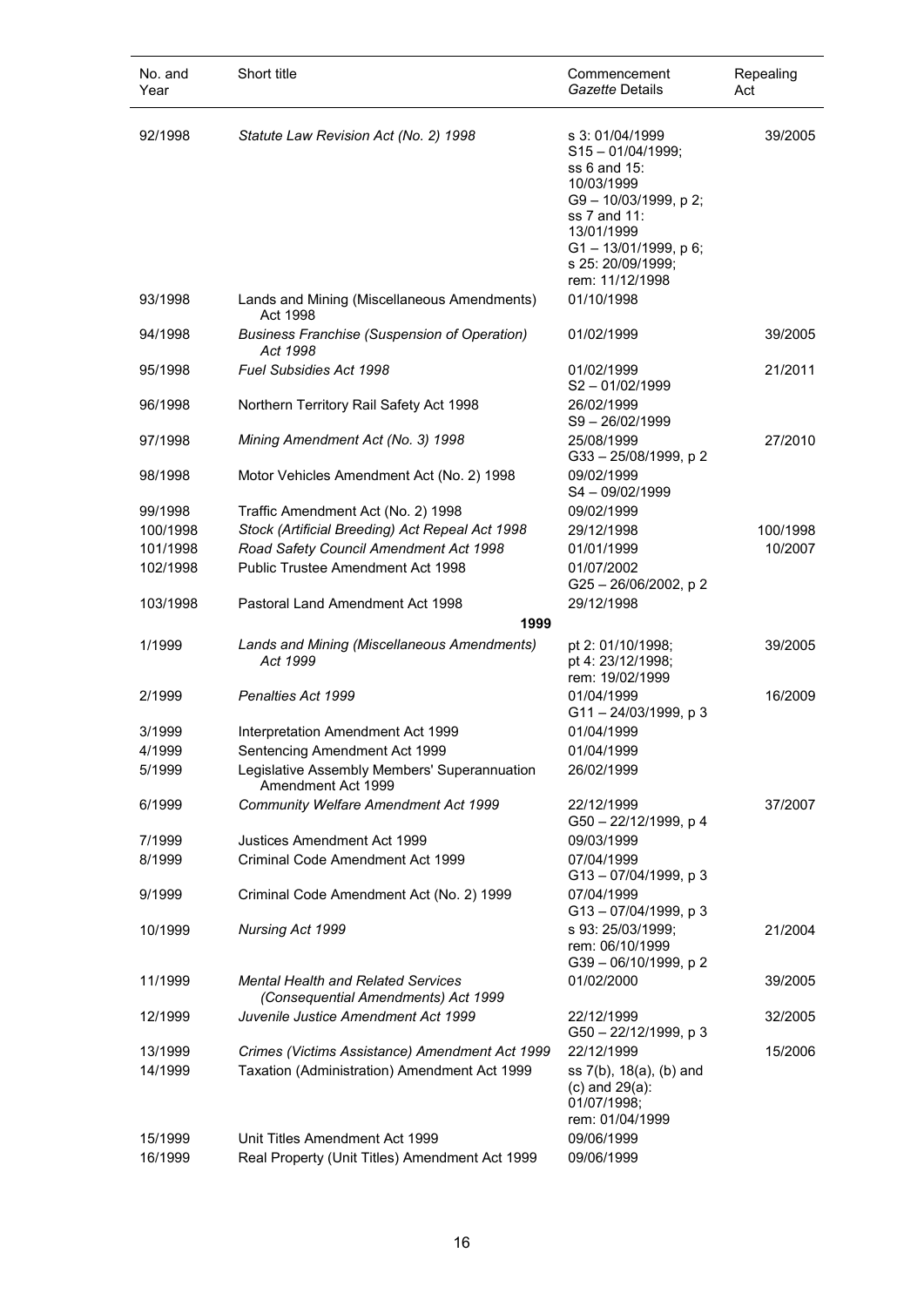| No. and<br>Year | Short title                                                             | Commencement<br>Gazette Details                            | Repealing<br>Act |
|-----------------|-------------------------------------------------------------------------|------------------------------------------------------------|------------------|
| 17/1999         | Real Property Amendment Act 1999                                        | 09/06/1999<br>G22-09/06/1999, p 5                          | 2/2000           |
| 18/1999         | Museums and Art Galleries Act 1999                                      | 23/06/1999<br>G24-23/06/1999, p2                           |                  |
| 19/1999         | Bail Amendment Act 1999                                                 | 05/05/1999                                                 |                  |
| 20/1999         | Evidence Amendment Act 1999                                             | 16/06/1999<br>G23 - 16/06/1999, p 2                        |                  |
| 21/1999         | Misuse of Drugs Amendment Act 1999                                      | 05/05/1999                                                 |                  |
| 22/1999         | Radiation (Safety Control) Amendment Act 1999                           | 15/09/1999<br>G36 - 15/09/1999, p 2                        | 23/2004          |
| 23/1999         | Local Government (Katherine Rates) Act 1999                             | 19/05/1999                                                 |                  |
| 24/1999         | Year 2000 Information Disclosure Act 1999                               | 27/02/1999<br>G24 - 23/06/1999, p 3                        |                  |
| 25/1999         | AustralAsia Railway (Third Party Access) Act 1999                       | 02/09/1999<br>S37-01/09/1999                               |                  |
| 26/1999         | Lands and Mining (Miscellaneous Amendments)<br>Act (No. 2) 1999         | 17/06/1999                                                 | 36/2014          |
| 27/1999         | Statute Law Revision Act 1999                                           | s 7(2): 09/07/1998;<br>rem: 18/06/1999                     | 39/2005          |
| 28/1999         | Batchelor Institute of Indigenous Tertiary<br>Education Act 1999        | 01/07/1999                                                 |                  |
| 29/1999         | Pay-roll Tax Amendment Act 1999                                         | 01/07/1999<br>S31-01/07/1999                               | 18/2009          |
| 30/1999         | Legal Practitioners Amendment Act 1999                                  | 21/07/1999<br>G28-21/07/1999, p 3                          | 38/2006          |
| 31/1999         | Anti-Discrimination Amendment Act 1999                                  | 18/06/1999                                                 |                  |
| 32/1999         | <b>Stock Diseases Amendment Act 1999</b>                                | 11/08/1999<br>$G31 - 11/08/1999$ , p 3                     | 36/2008          |
| 33/1999         | Sentencing Amendment Act (No. 2) 1999                                   | s 19: 01/02/2000;<br>rem: 04/07/1999<br>$S31 - 01/07/1999$ |                  |
| 34/1999         | Juvenile Justice Amendment Act (No. 2) 1999                             | 01/08/1999<br>$S31 - 01/07/1999$                           | 32/2005          |
| 35/1999         | Financial Sector Reform (Northern Territory)<br>Act 1999                | 01/07/1999                                                 |                  |
| 36/1999         | Appropriation Act 1999-2000                                             | 01/07/1999                                                 | 11/2016          |
| 37/1999         | Interpretation Amendment Act (No. 2) 1999                               | 31/08/1999                                                 |                  |
| 38/1999         | Power and Water Authority Amendment Act 1999                            | 17/05/2000<br>G19-17/05/2000, p2                           |                  |
| 39/1999         | Stamp Duty Amendment Act 1999                                           | 31/08/1999                                                 | 27/2007          |
| 40/1999         | <b>Domestic Violence Amendment Act 1999</b>                             | 13/10/1999<br>G40 - 13/10/1999, p 2                        | 34/2007          |
| 41/1999         | <b>Electricity Amendment Act 1999</b>                                   | 15/03/2000<br>$G10 - 15/03/2000$ , p 4                     | 10/2000          |
| 42/1999         | New Tax System Price Exploitation Code<br>(Northern Territory) Act 1999 | 10/12/1999<br>G48 - 08/12/1999, p 2                        | 38/2014          |
| 43/1999         | Marine Pollution Act 1999                                               | pt $5:nc;$<br>rem: 25/06/2003<br>G35-25/06/2003, p2        |                  |
| 44/1999         | Animal Welfare Act 1999                                                 | 27/03/2000<br>S13-27/03/2000                               |                  |
| 45/1999         | Residential Tenancies Act 1999                                          | 01/03/2000<br>G8-01/03/2000, p2                            |                  |
| 46/1999         | Residential Tenancies (Consequential<br>Amendments) Act 1999            | 01/03/2000                                                 | 39/2005          |
| 47/1999         | Competition Policy Reform (Northern Territory)<br>Amendment Act 1999    | 10/12/1999                                                 |                  |
| 48/1999         | Statute Law Revision Act (No. 2) 1999                                   | 10/11/1999                                                 | 39/2005          |
| 49/1999         | Stamp Duty Amendment Act (No. 2) 1999                                   | 10/06/1999                                                 | 27/2007          |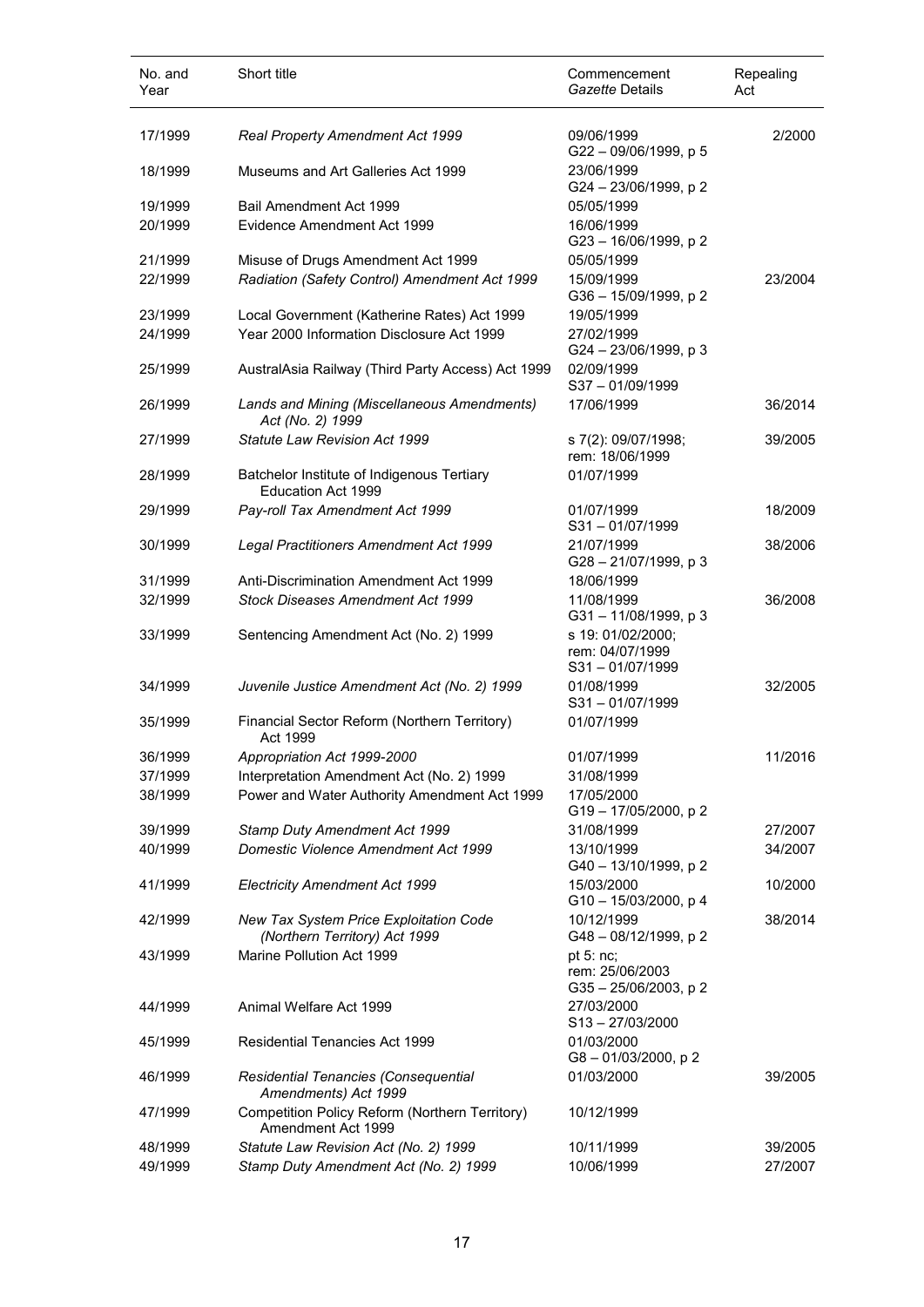| No. and<br>Year | Short title                                                                                           | Commencement<br>Gazette Details                                                                                                                                                                                              | Repealing<br>Act |
|-----------------|-------------------------------------------------------------------------------------------------------|------------------------------------------------------------------------------------------------------------------------------------------------------------------------------------------------------------------------------|------------------|
| 50/1999         | Veterinarians Amendment Act 1999                                                                      | 22/03/2000<br>$G11 - 22/03/2000$ , p 2                                                                                                                                                                                       |                  |
| 51/1999         | <b>Northern Territory Employment and Training</b><br>Authority Act 1999                               | 30/11/1999                                                                                                                                                                                                                   | 25/2016          |
| 52/1999         | Northern Territory Employment and Training<br><b>Authority (Consequential Amendments)</b><br>Act 1999 | 30/11/1999                                                                                                                                                                                                                   | 39/2005          |
| 53/1999         | Kava Management Amendment Act 1999                                                                    | 04/12/1999                                                                                                                                                                                                                   |                  |
| 54/1999         | <b>Mining Amendment Act 1999</b>                                                                      | 04/12/1999                                                                                                                                                                                                                   | 27/2010          |
| 55/1999         | Planning Act 1999                                                                                     | 12/04/2000<br>$S15 - 12/04/2000$                                                                                                                                                                                             |                  |
| 56/1999         | Planning (Consequential Amendments) Act 1999                                                          | 12/04/2000                                                                                                                                                                                                                   | 39/2005          |
| 57/1999         | <b>Cemeteries Amendment Act 1999</b>                                                                  | 01/01/2002<br>$G50 - 19/12/2001$ , p 3                                                                                                                                                                                       |                  |
| 58/1999         | Parks and Wildlife Commission Amendment<br>Act 1999                                                   | 01/03/2000<br>G8-01/03/2000, p2                                                                                                                                                                                              |                  |
| 59/1999         | Sale of Goods Amendment Act 1999                                                                      | 14/12/1999                                                                                                                                                                                                                   |                  |
| 60/1999         | Administrators Pensions Amendment Act 1999                                                            | 14/12/1999                                                                                                                                                                                                                   |                  |
| 61/1999         | Legislative Assembly Members' Superannuation<br>Amendment Act (No. 2) 1999                            | 14/12/1999                                                                                                                                                                                                                   |                  |
| 62/1999         | Supreme Court (Judges Pensions) Amendment<br>Act 1999                                                 | 14/12/1999                                                                                                                                                                                                                   |                  |
| 63/1999         | Legal Aid Amendment Act 1999                                                                          | 01/02/2000<br>$G1 - 12/01/2000$ , p 6                                                                                                                                                                                        |                  |
| 64/1999         | Nitmiluk (Katherine Gorge) National Park<br>Amendment Act 1999                                        | 07/06/2000<br>G22-07/06/2000, p2                                                                                                                                                                                             |                  |
| 65/1999         | AustralAsia Railway (Special Provisions) Act 1999                                                     | ss 5, 10, 11 and 13:<br>19/04/2000<br>$S16 - 19/04/2000;$<br>s 8: 10/10/2000<br>S54 - 10/10/2000;<br>s 15: 04/12/2000<br>$S59 - 04/12/2000;$<br>s 20: 14/12/2000<br>S60 - 14/12/2000;<br>rem: 23/03/2001<br>S11 – 22/03/2001 |                  |
| 66/1999         | Kava Management Amendment Act (No. 2) 1999                                                            | 14/02/2000                                                                                                                                                                                                                   |                  |
| 67/1999         | Northern Territory Licensing Commission Act 1999                                                      | 14/02/2000<br>$G5 - 09/02/2000$ , p 6                                                                                                                                                                                        | 43/2014          |
| 68/1999         | Gaming Control Amendment Act 1999                                                                     | 14/02/2000                                                                                                                                                                                                                   |                  |
| 69/1999         | Gaming Machine Amendment Act 1999                                                                     | 14/02/2000                                                                                                                                                                                                                   |                  |
| 70/1999         | <b>Liquor Amendment Act 1999</b>                                                                      | 14/02/2000                                                                                                                                                                                                                   | 29/2019          |
| 71/1999         | Private Security Amendment Act 1999                                                                   | 14/02/2000                                                                                                                                                                                                                   |                  |
| 72/1999         | Work Health Amendment Act 1999                                                                        | 01/07/1999<br>14/02/2000                                                                                                                                                                                                     | 39/2005          |
| 73/1999         | Racing and Gaming Authority Act Repeal<br>Act 1999                                                    | $G5 - 09/02/2000$ , p 6                                                                                                                                                                                                      |                  |
| 74/1999         | Racing and Betting Amendment Act 1999                                                                 | 14/02/2000<br>G5-09/02/2000, p6                                                                                                                                                                                              |                  |
| 75/1999         | Financial Management Amendment Act 1999                                                               | 26/01/2000<br>$G3 - 26/01/2000$ , p 3                                                                                                                                                                                        |                  |
|                 | 2000                                                                                                  |                                                                                                                                                                                                                              |                  |
| 1/2000          | Law of Property Act 2000                                                                              | 01/12/2000<br>G38-27/09/2000, p2                                                                                                                                                                                             |                  |
| 2/2000          | Land Title Act 2000                                                                                   | 01/12/2000<br>G38-27/09/2000, p2                                                                                                                                                                                             |                  |
| 3/2000          | Criminal Code Amendment Act 2000                                                                      | 12/04/2000<br>G14-12/04/2000, p3                                                                                                                                                                                             |                  |
| 4/2000          | Local Government Amendment Act 2000                                                                   | 14/03/2000                                                                                                                                                                                                                   | 12/2008          |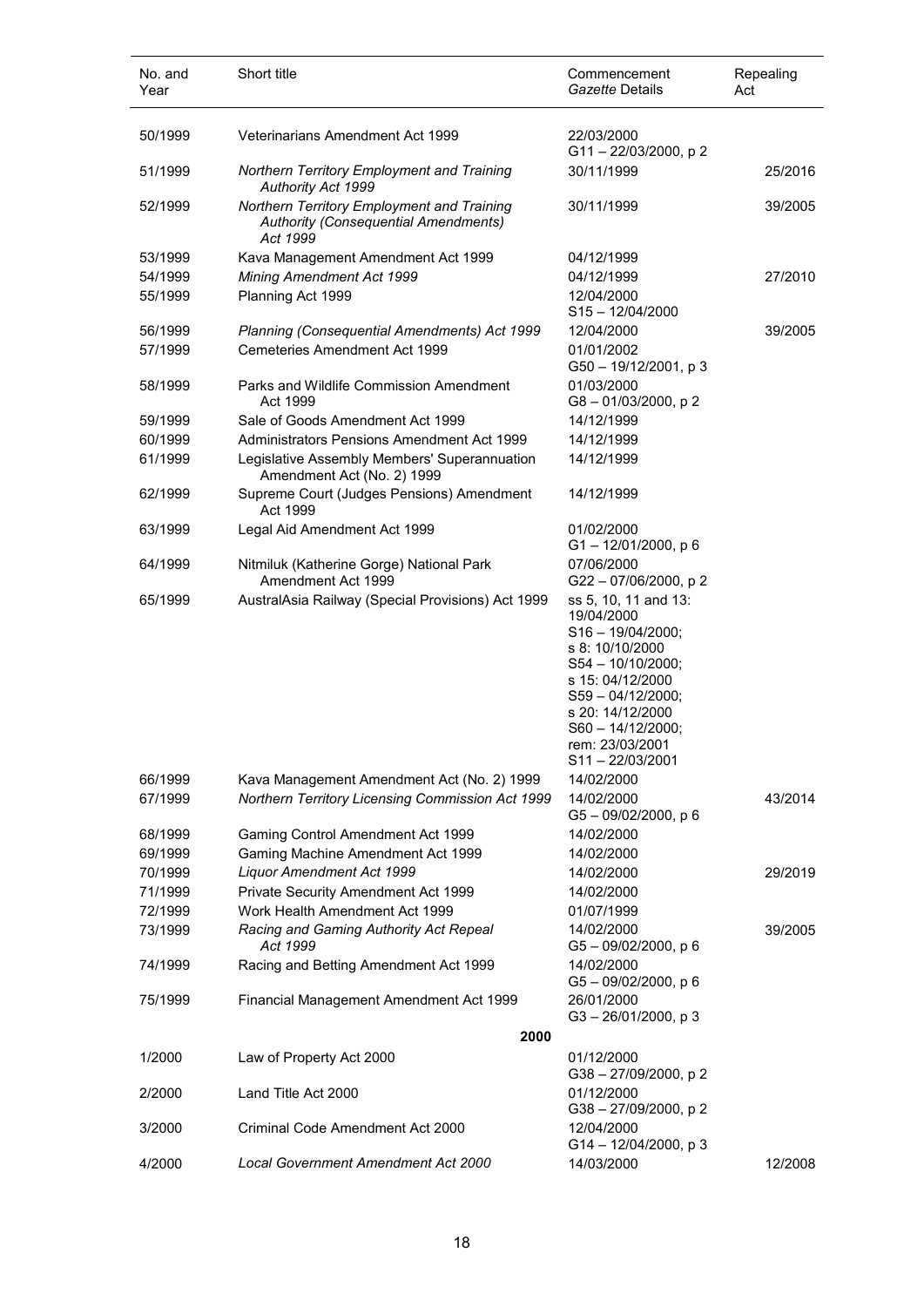| No. and<br>Year | Short title                                                                                    | Commencement<br>Gazette Details                                                           | Repealing<br>Act |
|-----------------|------------------------------------------------------------------------------------------------|-------------------------------------------------------------------------------------------|------------------|
| 5/2000          | Commercial Passenger (Road) Transport<br>Amendment Act 2000                                    | 01/01/2000                                                                                |                  |
| 6/2000          | Juvenile Justice Amendment Act 2000                                                            | ss 3 and 5: 22/12/1999;<br>rem: 21/03/2000                                                | 32/2005          |
| 7/2000          | Justices Amendment Act 2000                                                                    | 21/03/2000                                                                                |                  |
| 8/2000          | Power and Water Authority Amendment Act 2000                                                   | 01/04/2000<br>$S14 - 31/03/2000$                                                          |                  |
| 9/2000          | Utilities Commission Act 2000                                                                  | 21/03/2000                                                                                |                  |
| 10/2000         | Electricity Reform Act 2000                                                                    | 01/04/2000<br>$S14 - 31/03/2000$                                                          |                  |
| 11/2000         | Electricity Networks (Third Party Access) Act 2000                                             | 01/04/2000<br>$S14 - 31/03/2000$                                                          |                  |
| 12/2000         | Legislative Assembly (Powers and Privileges)<br>Amendment Act 2000                             | 25/05/2000                                                                                |                  |
| 13/2000         | Legislative Assembly (Security) Amendment<br>Act 2000                                          | 25/05/2000                                                                                |                  |
| 14/2000         | Sale of NT TAB Act 2000                                                                        | 12/06/2000<br>$S26 - 09/06/2000$                                                          |                  |
| 15/2000         | Totalisator Licensing and Regulation Act 2000                                                  | 12/06/2000                                                                                |                  |
| 16/2000         | Racing and Betting Amendment Act 2000                                                          | 12/06/2000                                                                                |                  |
| 17/2000         | Sentencing of Juveniles (Miscellaneous<br>Provisions) Act 2000                                 | 01/06/2000                                                                                | 38/2014          |
| 18/2000         | Revenue Units Act 2000                                                                         | 24/05/2006<br>$G21 - 24/05/2006$ , p 5                                                    | 35/2009          |
| 19/2000         | <b>Statute Law Revision Act 2000</b>                                                           | s 6: 04/12/1999;<br>rem: 12/07/2000<br>G27-12/07/2000, p2                                 | 39/2005          |
| 20/2000         | Water Amendment Act 2000                                                                       | 06/06/2000                                                                                |                  |
| 21/2000         | Fisheries Amendment Act 2000                                                                   | 20/12/2000<br>G50 - 20/12/2000, p 4                                                       |                  |
| 22/2000         | Prisons (Correctional Services) Amendment<br>Act 2000                                          | 06/06/2000                                                                                |                  |
| 23/2000         | Appropriation Act 2000-2001                                                                    | 01/07/2000                                                                                | 11/2016          |
| 24/2000         | Motor Accidents (Compensation) Amendment<br>Act 2000                                           | 01/09/2000<br>$G34 - 30/08/2000$ , p 3                                                    |                  |
| 25/2000         | <b>Health Practitioners and Allied Professionals</b><br><b>Registration Amendment Act 2000</b> | 27/06/2000                                                                                | 21/2004          |
| 26/2000         | International Transfer of Prisoners (Northern<br>Territory) Act 2000                           | 26/07/2000<br>G29-26/07/2000, p 4                                                         |                  |
| 27/2000         | Work Health Amendment Act 2000                                                                 | 01/07/2000                                                                                |                  |
| 28/2000         | Miscellaneous (Interpretation Act and Penalties<br>Act) Amendment Act 2000                     | s 3: 27/06/2000;<br>s 4: 01/04/1999                                                       | 28/2000          |
| 29/2000         | Legal Practitioners Amendment Act 2000                                                         | 01/10/2000<br>G29 - 26/07/2000, p 4                                                       | 38/2006          |
| 30/2000         | Mining Amendment Act 2000                                                                      | s 10: 04/12/1999;<br>rem: 27/06/2000                                                      | 27/2010          |
| 31/2000         | Petroleum Amendment Act 2000                                                                   | s 8: 16/04/1999;<br>rem: 27/06/2000                                                       |                  |
| 32/2000         | Financial Relations Agreement (Consequential<br>Provisions) Act 2000                           | pt 1: 27/06/2000;<br>pts $2 - 4$ and $7 - 10$ :<br>01/07/2000;<br>pts 5 and 6: 01/07/2001 |                  |
| 33/2000         | First Home Owner Grant Act 2000                                                                | 01/07/2000                                                                                |                  |
| 34/2000         | Pay-roll Tax Amendment Act 2000                                                                | 01/07/2000                                                                                | 18/2009          |
| 35/2000         | Stamp Duty Amendment Act 2000                                                                  | ss 3 - 17: 01/07/2000;<br>rem: 16/05/2000                                                 | 27/2007          |
| 36/2000         | Taxation (Administration) Amendment Act 2000                                                   | pt 2: 16/05/2000;<br>pts 3 - 8: 01/07/2000;<br>rem: 27/06/2000                            |                  |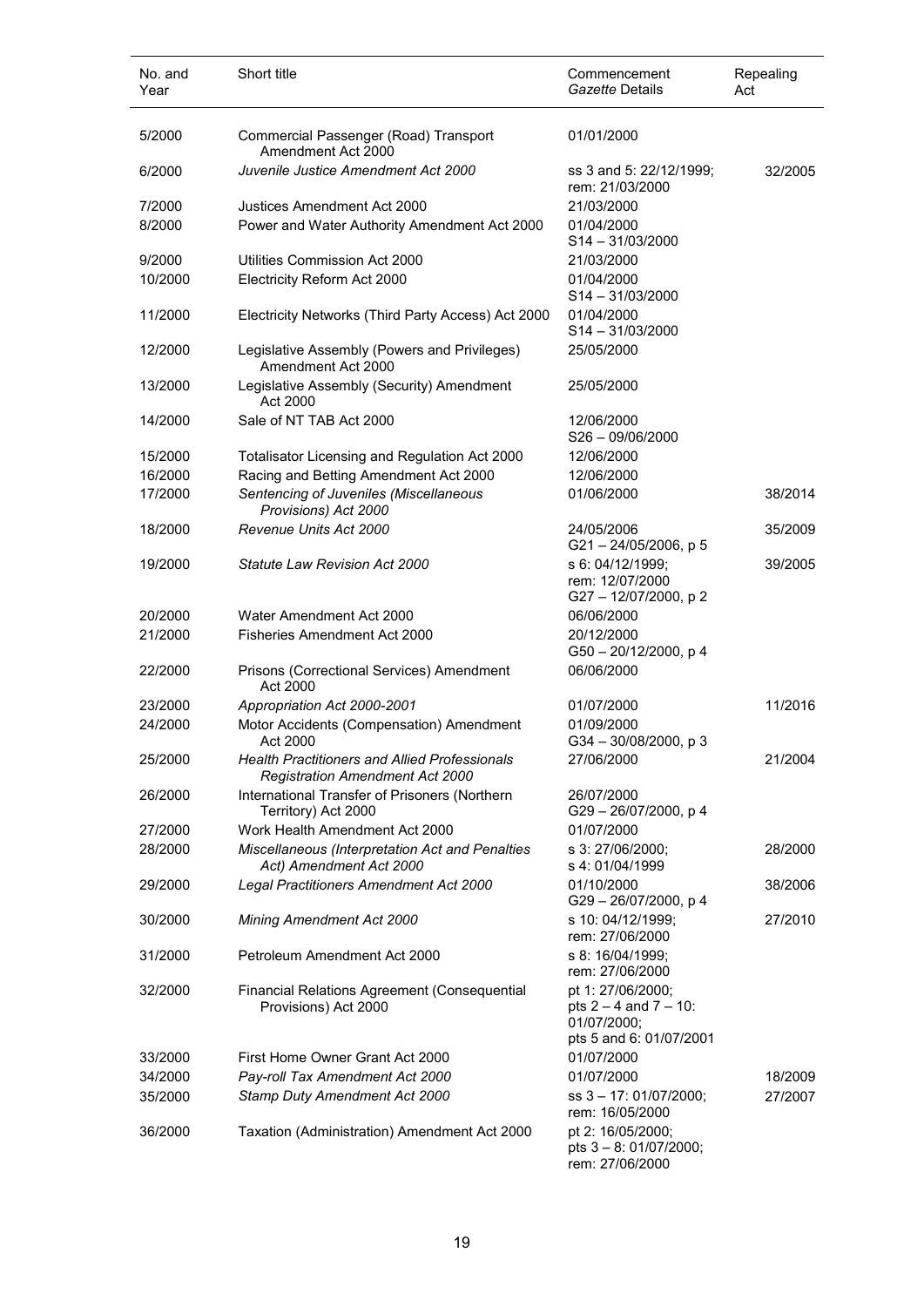| No. and<br>Year | Short title                                                          | Commencement<br>Gazette Details                                                                                                                     | Repealing<br>Act |
|-----------------|----------------------------------------------------------------------|-----------------------------------------------------------------------------------------------------------------------------------------------------|------------------|
| 37/2000         | AustralAsia Railway (Special Provisions)<br>Amendment Act 2000       | $ss 3 - 5$ and $7 - 21$ :<br>04/12/2000<br>S59-04/12/2000;<br>s 6: 29/09/2000<br>S50-29/09/2000                                                     |                  |
| 38/2000         | AustralAsia Railway Corporation Amendment<br>Act 2000                | 04/12/2000<br>$S59 - 04/12/2000$                                                                                                                    |                  |
| 39/2000         | Firearms Amendment Act 2000                                          | 19/08/2000                                                                                                                                          |                  |
| 40/2000         | Appropriation (Adelaide to Darwin Railway)<br>Act 2000               | 31/08/2000                                                                                                                                          | 39/2005          |
| 41/2000         | Work Health Amendment Act (No. 2) 2000                               | 27/06/2000                                                                                                                                          |                  |
| 42/2000         | Petroleum Amendment Act (No. 2) 2000                                 | 11/07/2001<br>G27 - 11/07/2001, p 2                                                                                                                 |                  |
| 43/2000         | Energy Pipelines Amendment Act 2000                                  | 08/11/2000<br>$G44 - 08/11/2000$ , p 3                                                                                                              |                  |
| 44/2000         | Crown Lands Amendment Act 2000                                       | 01/12/2000                                                                                                                                          |                  |
| 45/2000         | Land Title (Consequential Amendments) Act 2000                       | 01/12/2000                                                                                                                                          | 39/2005          |
| 46/2000         | Law of Property (Consequential Amendments)<br>Act 2000               | 01/12/2000                                                                                                                                          | 39/2005          |
| 47/2000         | Oaths Amendment Act 2000                                             | 29/11/2000<br>G47-29/11/2000, p2                                                                                                                    | 40/2010          |
| 48/2000         | Status of Palmerston Act 2000                                        | 23/10/2000                                                                                                                                          |                  |
| 49/2000         | <b>Commercial and Private Agents Licensing</b><br>Amendment Act 2000 | 01/12/2001<br>G47-28/11/2001, p2                                                                                                                    |                  |
| 50/2000         | <b>Education Amendment Act 2000</b>                                  | 01/11/2000                                                                                                                                          | 28/2015          |
| 51/2000         | Trespass Amendment Act 2000                                          | 06/12/2000<br>G48-06/12/2000, p3                                                                                                                    |                  |
| 52/2000         | Marine Amendment Act 2000                                            | 02/04/2001<br>S16-02/04/2001, p 1                                                                                                                   |                  |
| 53/2000         | Prisons (Correctional Services) Amendment<br>Act (No. 2) 2000        | 14/11/2000                                                                                                                                          | 26/2014          |
| 54/2000         | AustralAsia Railway (Special Provisions)<br>Amendment Act 2000       | $ss 3 - 9$ and $11 - 16$ :<br>04/12/2000<br>$S59 - 04/12/2000;$<br>s 10: 19/04/2000<br>$S16 - 19/04/2000$<br>s 17: 01/12/2000<br>G38-27/09/2000, p2 |                  |
| 55/2000         | AustralAsia Railway Corporation Amendment<br>Act (No. 2) 2000        | 04/12/2000<br>$S59 - 04/12/2000$                                                                                                                    |                  |
| 56/2000         | Surveillance Devices Act 2000                                        | 06/12/2000<br>$G48 - 06/12/2000$ , p 3                                                                                                              | 19/2007          |
| 57/2000         | Northern Territory Tourist Commission<br>Amendment Act 2000          | 14/11/2000                                                                                                                                          | 22/2012          |
| 58/2000         | Territory Parks and Wildlife Conservation<br>Amendment Act 2000      | 06/12/2000<br>G48-06/12/2000, p8                                                                                                                    |                  |
| 59/2000         | Wills Act 2000                                                       | 01/03/2001<br>G48-06/12/2000, p 3                                                                                                                   |                  |
| 60/2000         | Family Provisions Amendment Act 2000                                 | 01/03/2001                                                                                                                                          |                  |
| 61/2000         | Law of Property Amendment Act 2000                                   | 01/03/2001                                                                                                                                          |                  |
| 62/2000         | Public Trustee Amendment Act 2000                                    | 01/03/2001                                                                                                                                          |                  |
| 63/2000         | Police Administration Amendment Act 2000                             | 14/11/2000                                                                                                                                          |                  |
| 64/2000         | Firearms Amendment Act (No. 2) 2000                                  | 01/01/2001<br>$S63 - 22/12/2000$                                                                                                                    |                  |
| 65/2000         | Caravan Parks Act Repeal Act 2000                                    | 31/07/2002<br>G30-31/07/2002, p 4                                                                                                                   | 65/2000          |
| 66/2000         | Kava Management Amendment Act 2000                                   | 19/02/2001<br>S3-13/01/2001                                                                                                                         |                  |
| 67/2000         | Hawkers Act Repeal Act 2000                                          | 31/07/2002                                                                                                                                          | 67/2000          |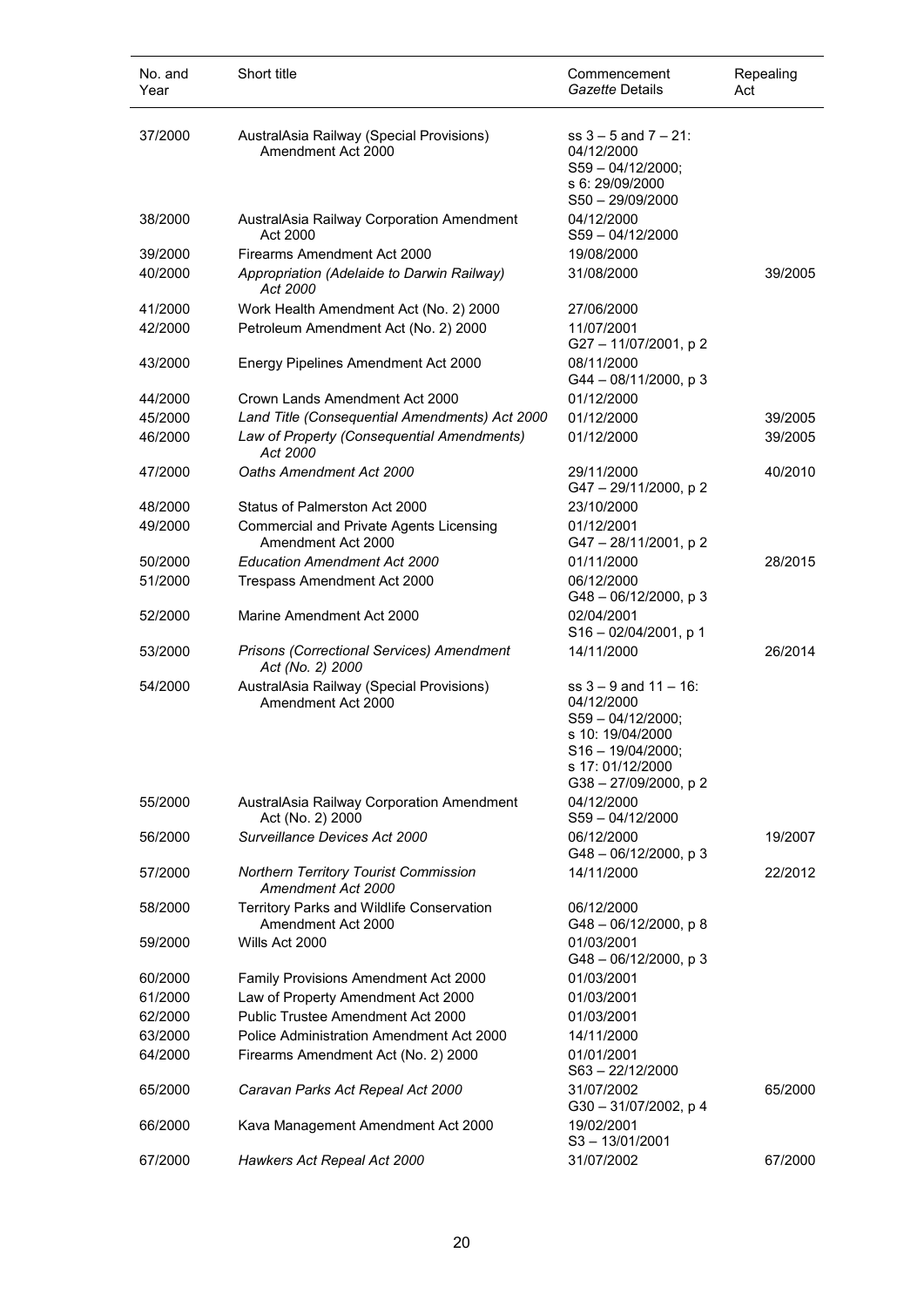| No. and<br>Year | Short title                                                                    | Commencement<br>Gazette Details        | Repealing<br>Act |
|-----------------|--------------------------------------------------------------------------------|----------------------------------------|------------------|
| 68/2000         | Cemeteries Amendment Act 2000                                                  | 01/01/2002<br>$G50 - 19/12/2001$ , p 3 |                  |
| 69/2000         | Prostitution Regulation Amendment Act 2000                                     | 19/02/2001<br>$S3 - 13/01/2001$        | 40/2019          |
| 70/2000         | Housing Amendment Act 2000                                                     | 31/01/2001<br>$G4 - 31/01/2001$ , p 4  |                  |
| 71/2000         | Electronic Transactions (Northern Territory)<br>Act 2000                       | 13/06/2001<br>G23-13/06/2001, p2       |                  |
| 72/2000         | Off-shore Waters (Application of Territory Laws)<br>Act 2000                   | 31/03/2001                             |                  |
| 73/2000         | Crimes at Sea Act 2000                                                         | 31/03/2001<br>$G11 - 21/03/2001$ , p 3 |                  |
| 74/2000         | Misuse of Drugs Amendment Act 2000                                             | 14/12/2000                             |                  |
| 75/2000         | Water Supply and Sewerage Services Act 2000                                    | 01/01/2001                             |                  |
| 76/2000         | Territory Insurance Office Amendment Act 2000                                  | 15/12/2000                             | 41/2014          |
|                 | 2001                                                                           |                                        |                  |
| 1/2001          | AustralAsia Railway Corporation Amendment                                      | 23/03/2001                             |                  |
|                 | Act 2001                                                                       | $S11 - 22/03/2001$                     |                  |
| 2/2001          | Weeds Management Act 2001                                                      | 01/07/2001                             |                  |
| 3/2001          | <b>Statute Law Revision Act 2001</b>                                           | 02/03/2001                             | 39/2005          |
| 4/2001          | Gaming Machine Amendment Act 2001                                              | 18/05/2001                             |                  |
|                 |                                                                                | S24 - 18/05/2001                       |                  |
| 5/2001          | Gaming Machine Amendment Act (No. 2) 2001                                      | 29/06/2001<br>S34-29/06/2001           |                  |
| 6/2001          | Northern Territory Licensing Commission<br>Amendment Act 2001                  | 29/06/2001                             | 38/2014          |
| 7/2001          | Financial Management Amendment Act 2001                                        | 01/06/2001                             |                  |
| 8/2001          | <b>Marine Amendment Act 2001</b>                                               | nc                                     | 33/2019          |
| 9/2001          |                                                                                | 26/09/2001                             |                  |
|                 | Licensed Surveyors Amendment Act 2001                                          | $G38 - 26/09/2001$ , p 3               |                  |
| 10/2001         | Work Health Amendment Act 2001                                                 | 22/06/2001                             |                  |
| 11/2001         | <b>Companies (Trustees and Personal</b><br>Representatives) Amendment Act 2001 | 28/06/2001                             |                  |
| 12/2001         | Law Reform (Miscellaneous Provisions)<br>Amendment Act 2001                    | 01/08/2001<br>G29 - 25/07/2001, p 2    |                  |
| 13/2001         | Compensation (Fatal Injuries) Amendment<br>Act 2001                            | 01/08/2001                             |                  |
| 14/2001         | Unit Titles Amendment Act 2001                                                 | 01/03/2002<br>G8-27/02/2002, p6        |                  |
| 15/2001         | Unit Titles (Consequential Amendments - Building<br>Development) Act 2001      | 01/03/2002                             | 39/2005          |
| 16/2001         | Appropriation Act 2001-2002                                                    | 01/07/2001                             | 11/2016          |
| 17/2001         | Corporations Reform (Consequential                                             | s 17(1) and (6):                       | 39/2005          |
|                 | Amendments NT) Act 2001                                                        | 01/07/2000:<br>rem: 15/07/2001         |                  |
| 18/2001         | Corporations (Northern Territory Request)<br>Act 2001                          | 29/06/2001                             |                  |
| 19/2001         | Corporations Reform (Northern Territory) Act 2001                              | 15/07/2001                             |                  |
| 20/2001         | Corporations (Northern Territory) Amendment<br>Act 2001                        | 24/11/2000                             | 62/2001          |
| 21/2001         | Prisons (Correctional Services) Amendment<br>Act 2001                          | nc                                     | 20/2005          |
| 22/2001         | Public Order and Anti-Social Conduct Act 2001                                  | 08/08/2001<br>G31-08/08/2001, p8       | 31/2002          |
| 23/2001         | Telecommunications (Interception) Northern<br>Territory Act 2001               | 31/05/2006<br>G22-31/05/2006, p2       |                  |
| 24/2001         | Residential Tenancies Amendment Act 2001                                       | 30/07/2001<br>$S36 - 30/07/2001$       |                  |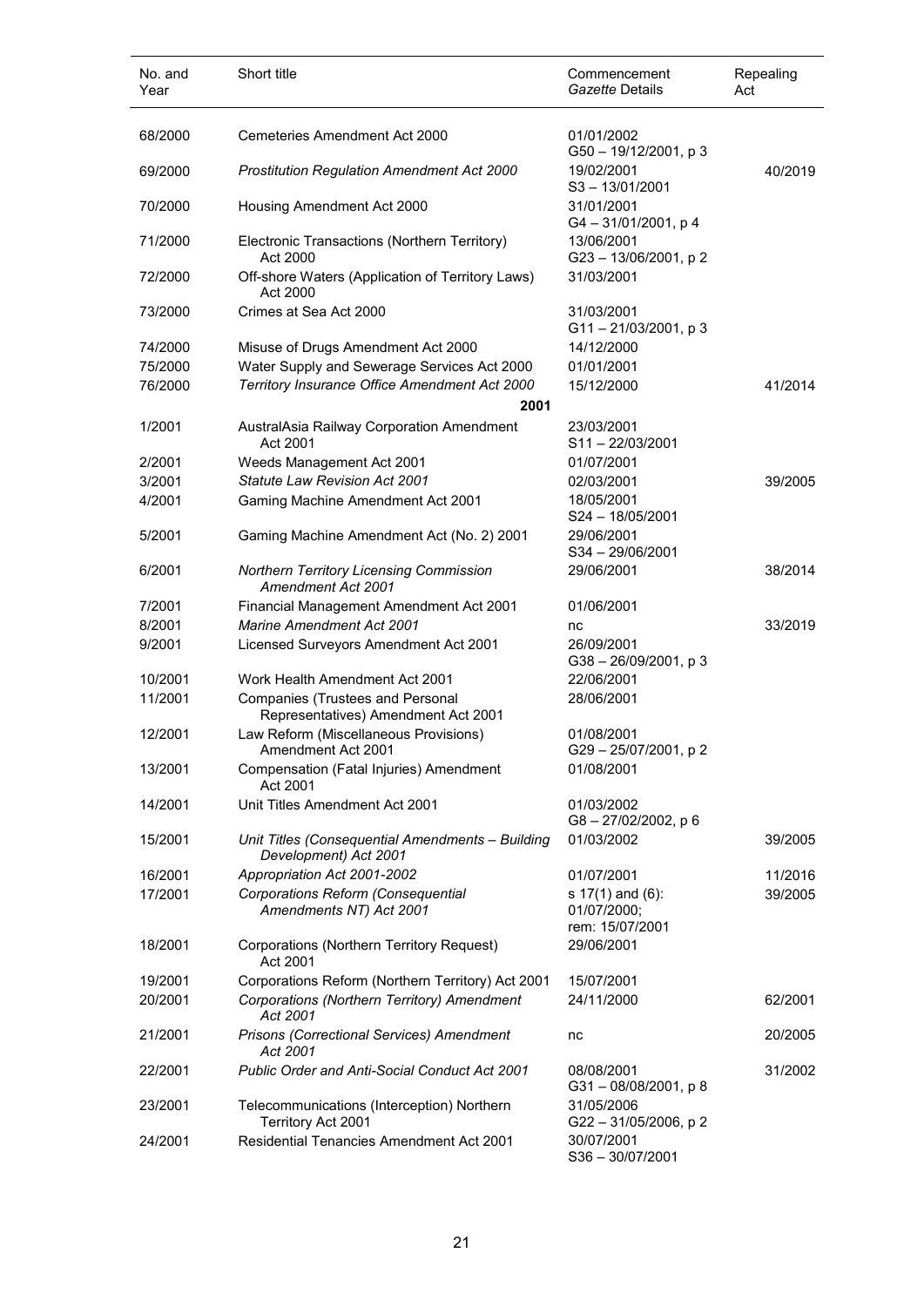| No. and<br>Year | Short title                                                         | Commencement<br>Gazette Details                                                                                                                                                                       | Repealing<br>Act |
|-----------------|---------------------------------------------------------------------|-------------------------------------------------------------------------------------------------------------------------------------------------------------------------------------------------------|------------------|
| 25/2001         | Weapons Control Act 2001                                            | 08/08/2001<br>$G31 - 08/08/2001$ , p 8                                                                                                                                                                |                  |
| 26/2001         | Law Reform (Miscellaneous Provisions)<br>Amendment Act (No. 2) 2001 | 19/07/2001                                                                                                                                                                                            |                  |
| 27/2001         | Criminal Code Amendment Act 2001                                    | 26/09/2001<br>$G38 - 26/09/2001$ , p 3                                                                                                                                                                |                  |
| 28/2001         | Juvenile Justice Amendment Act 2001                                 | 03/07/2002<br>G26 - 03/07/2002, p 2                                                                                                                                                                   | 32/2005          |
| 29/2001         | Bail Amendment Act 2001                                             | 19/07/2001                                                                                                                                                                                            |                  |
| 30/2001         | <b>Domestic Violence Amendment Act 2001</b>                         | nc                                                                                                                                                                                                    | 38/2005          |
| 31/2001         | Electricity Networks (Third Party Access)<br>Amendment Act 2001     | 19/07/2001                                                                                                                                                                                            |                  |
| 32/2001         | Water Supply and Sewerage Services<br>Amendment Act 2001            | 19/07/2001                                                                                                                                                                                            |                  |
| 33/2001         | Utilities Commission Amendment Act 2001                             | 19/07/2001                                                                                                                                                                                            |                  |
| 34/2001         | Electricity Reform Amendment Act 2001                               | 19/07/2001                                                                                                                                                                                            |                  |
| 35/2001         | Summary Offences Amendment Act 2001                                 | s 4: 08/08/2001;<br>s 5: 26/09/2001<br>$G38 - 26/09/2001$ , p 3                                                                                                                                       |                  |
| 36/2001         | Sexual Offences (Evidence and Procedure)<br>Amendment Act 2001      | 26/09/2001<br>$G38 - 26/09/2001$ , p 3                                                                                                                                                                |                  |
| 37/2001         | Evidence Amendment Act 2001                                         | 26/09/2001                                                                                                                                                                                            |                  |
| 38/2001         | Sentencing Amendment Act 2001                                       | 26/09/2001                                                                                                                                                                                            |                  |
| 39/2001         | Sentencing Amendment Act (No. 2) 2001                               | 26/09/2001                                                                                                                                                                                            |                  |
| 40/2001         | Justices Amendment Act 2001                                         | 26/09/2001                                                                                                                                                                                            |                  |
| 41/2001         | <b>Fisheries Amendment Act 2001</b>                                 | 19/07/2001                                                                                                                                                                                            |                  |
| 42/2001         | Mining Management (Consequential<br>Amendments) Act 2001            | 01/01/2002                                                                                                                                                                                            | 39/2005          |
| 43/2001         | Mining Management Act 2001                                          | 01/01/2002<br>G46-21/11/2001, p2                                                                                                                                                                      |                  |
| 44/2001         | <b>Mining Amendment Act 2001</b>                                    | 01/01/2002                                                                                                                                                                                            | 27/2010          |
| 45/2001         | First Home Owner Grant Amendment Act 2001                           | 09/03/2001                                                                                                                                                                                            |                  |
| 46/2001         | <b>Debits Tax Amendment Act 2001</b>                                | 01/07/2001                                                                                                                                                                                            | 21/2011          |
| 47/2001         | Taxation (Administration) Amendment Act 2001                        | ss 4(1), 5, 15, 23 and<br>26: 29/05/2001;<br>$ss 4(2), 6-8, 14,$<br>$16 - 22, 24, 25, 27 - 29$<br>and 31: 01/07/2001;<br>s 4(3): 01/07/2001;<br>ss 9 - 13 and 30:<br>01/11/2001<br>G42-24/12/2001, p4 |                  |
| 48/2001         | <b>Stamp Duty Amendment Act 2001</b>                                | 01/07/2001                                                                                                                                                                                            | 27/2007          |
| 49/2001         | Pay-roll Tax Amendment Act 2001                                     | 01/07/2001                                                                                                                                                                                            | 18/2009          |
| 50/2001         | Police Administration Amendment Act 2001                            | 22/10/2001<br>$S44 - 22/10/2001$                                                                                                                                                                      |                  |
| 51/2001         | Justices Amendment Act (No. 2) 2001                                 | 22/10/2001                                                                                                                                                                                            |                  |
| 52/2001         | Criminal Code Amendment Act (No. 2) 2001                            | 22/10/2001                                                                                                                                                                                            |                  |
| 53/2001         | Juvenile Justice Amendment Act (No. 2) 2001                         | 22/10/2001                                                                                                                                                                                            | 32/2005          |
| 54/2001         | Juvenile Justice (Consequential Amendments)<br>Act 2001             | 22/10/2001                                                                                                                                                                                            | 39/2005          |
| 55/2001         | Sentencing Amendment Act (No. 3) 2001                               | 22/10/2001                                                                                                                                                                                            |                  |
| 56/2001         | Sentencing (Consequential Amendments)<br>Act 2001                   | 22/10/2001                                                                                                                                                                                            | 39/2005          |
| 57/2001         | Validation (Chief Magistrate) Act 2001                              | nc                                                                                                                                                                                                    | 20/2005          |
| 58/2001         | Motor Vehicles Amendment Act 2001                                   | 28/11/2001                                                                                                                                                                                            |                  |
| 59/2001         | Fines and Penalties (Recovery) Act 2001                             | 01/01/2002<br>G50 - 19/12/2001, p 3                                                                                                                                                                   |                  |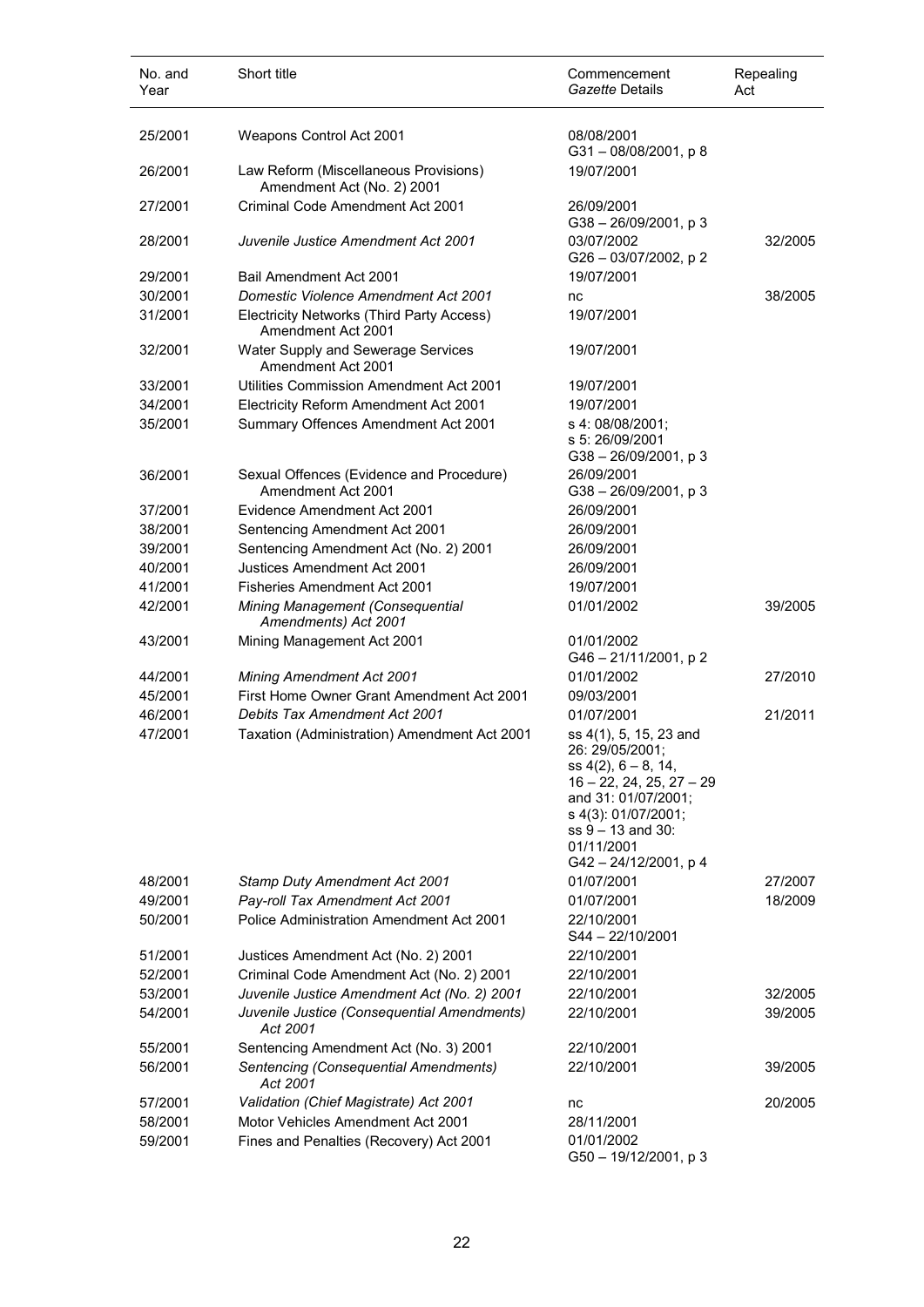| No. and<br>Year    | Short title                                                                            | Commencement<br><i>Gazette</i> Details                                                | Repealing<br>Act |
|--------------------|----------------------------------------------------------------------------------------|---------------------------------------------------------------------------------------|------------------|
| 60/2001            | Fines and Penalties (Recovery) (Consequential<br>Amendments) Act 2001                  | 01/01/2002                                                                            | 39/2005          |
| 61/2001            | Legal Practitioners Amendment Act 2001                                                 | 01/02/2002<br>G4-30/01/2002, p4                                                       | 38/2006          |
| 62/2001            | Statute Law Revision (No. 2) 2001                                                      | s 6: 15/07/2001;<br>s 8: 01/01/2001;<br>s 9(2): 29/06/2001;<br>rem: 11/12/2001        | 39/2005          |
| 63/2001            | <b>Small Claims Amendment Act 2001</b>                                                 | 13/02/2002                                                                            | 4/2016           |
| 64/2001            | Local Court Amendment Act 2001                                                         | 13/02/2002<br>G6-13/02/2002, p 4                                                      |                  |
| 65/2001            | Criminal Code Amendment Act (No. 3) 2001                                               | 30/01/2002<br>G4-30/01/2002, p4                                                       |                  |
| 66/2001            | Sentencing Amendment Act (No. 4) 2001                                                  | 21/12/2001                                                                            |                  |
| 67/2001            | Fiscal Integrity and Transparency Act 2001                                             | 21/12/2001                                                                            |                  |
| 68/2001            | <b>Public Sector Employment and Management</b><br>Amendment Act 2001                   | 21/12/2001                                                                            |                  |
| 69/2001<br>70/2001 | Government Owned Corporations Act 2001<br>Power and Water Authority Amendment Act 2001 | 21/12/2001<br>01/07/2002 (except s 8<br>in ref. to $s$ 19: nc)<br>G25-26/06/2002, p 5 |                  |
|                    | 2002                                                                                   |                                                                                       |                  |
| 1/2002             | Classification of Publications, Films and Computer<br>Games Amendment Act 2002         | 22/03/2002                                                                            |                  |
| 2/2002             | Administration and Probate Amendment Act 2002                                          | 01/07/2002<br>G25-26/06/2002, p2                                                      |                  |
| 3/2002             | Police Administration Amendment Act 2002                                               | 24/04/2002<br>G16-24/04/2002, p 3                                                     |                  |
| 4/2002             | Criminal Code Amendment Act 2002                                                       | 08/05/2002<br>$G18 - 08/05/2002$ , p 7                                                |                  |
| 5/2002             | Juvenile Justice Amendment Act 2002                                                    | 29/05/2002<br>G21-29/05/2002, p 3                                                     | 32/2005          |
| 6/2002             | Coroners Amendment Act 2002                                                            | 08/05/2002<br>G18-08/05/2002, p7                                                      |                  |
| 7/2002             | Anti-Discrimination Amendment Act 2002                                                 | 24/04/2002<br>G16-24/04/2002, p 3                                                     |                  |
| 8/2002             | Public Trustee Amendment Act 2002                                                      | ss 8, 10 and 11:<br>01/07/2002;<br>rem: 01/07/2002<br>G25-26/06/2002, p2              |                  |
| 9/2002             | Unit Titles Amendment Act 2002                                                         | 01/05/2002<br>G17-01/05/2002, p2                                                      |                  |
| 10/2002            | Cullen Bay Marina Amendment Act 2002                                                   | 01/05/2002<br>G17-01/05/2002, p2                                                      |                  |
| 11/2002            | Criminal Code Amendment (Mental Impairment<br>and Unfitness to be Tried) Act 2002      | 15/06/2002                                                                            |                  |
| 12/2002            | Bail Amendment Act 2002                                                                | 15/06/2002                                                                            |                  |
| 13/2002            | Parole of Prisoners Amendment Act 2002                                                 | 15/06/2002                                                                            |                  |
| 14/2002            | Interpretation Amendment Act 2002                                                      | 05/08/2002                                                                            |                  |
| 15/2002            | <b>Penalties Amendment Act 2002</b>                                                    | s 4(1): 01/04/1999;<br>rem: 05/08/2002<br>G25 - 26/06/2002, p 2                       | 16/2009          |
| 16/2002            | <b>Corporations (Financial Services Reform</b><br>Amendments) Act 2002                 | 11/03/2002<br>$S285$ (Cth) –<br>13/07/2001                                            |                  |
| 17/2002            | <b>Workmen's Liens Amendment Act 2002</b>                                              | 15/07/2002<br>G26 - 03/07/2002, p 3                                                   | 66/2004          |
| 18/2002            | <b>Statute Law Revision Act 2002</b>                                                   | 07/06/2002                                                                            | 39/2005          |
| 19/2002            | Meat Industries Amendment Act 2002                                                     | 02/09/2002<br>G34-28/08/2002, p4                                                      |                  |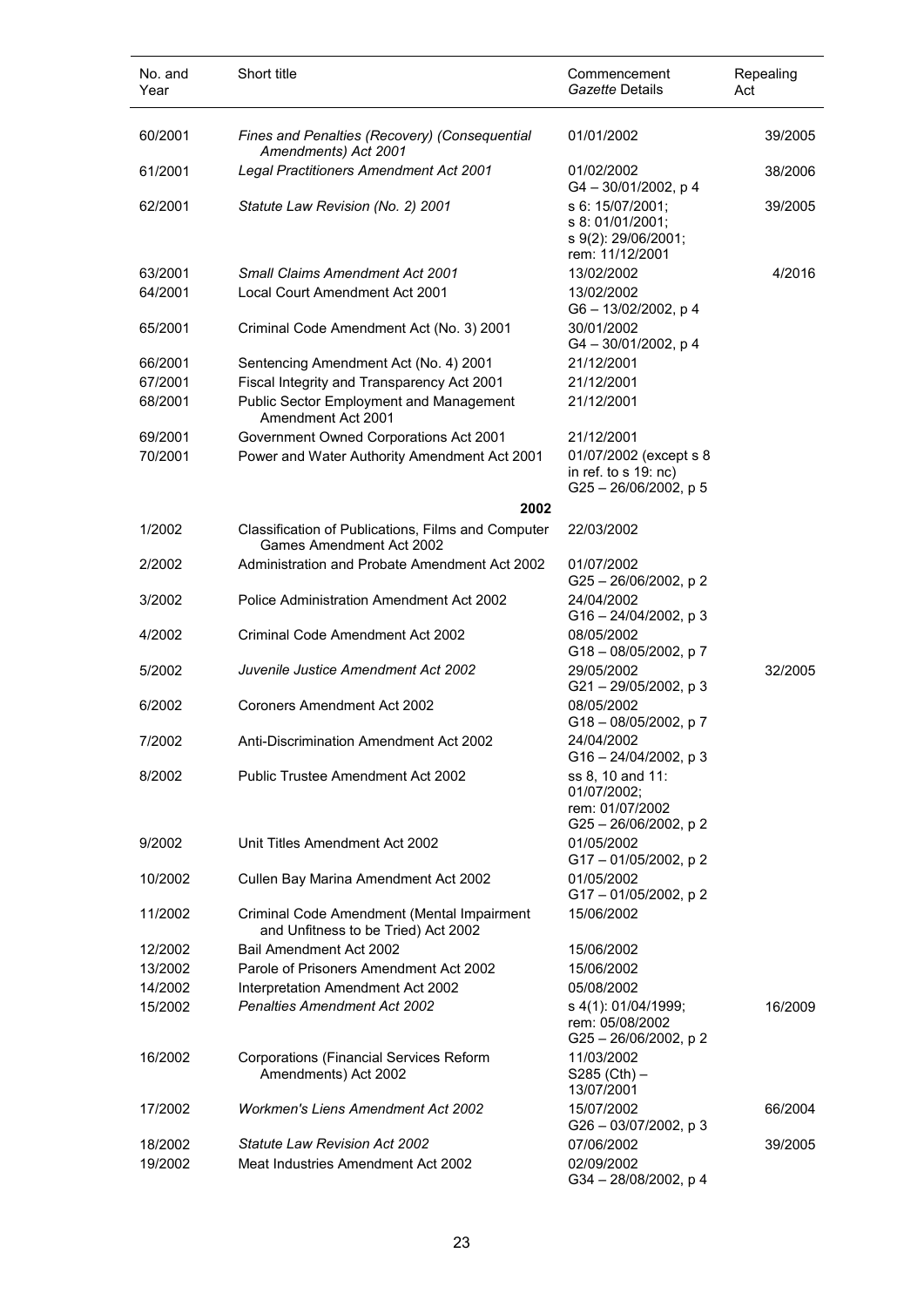| 20/2002<br><b>Police Administration Amendment Act</b><br>21/08/2002<br>(No. 2) 2002<br>Witness Protection (Northern Territory) Act 2002<br>21/08/2002<br>21/2002<br>$G33 - 21/08/2002$ , p 5<br>First Home Owner Grant Amendment Act 2002<br>ss 4(1) and 5:<br>22/2002<br>09/10/2001;<br>ss 4(2), 6 and 7:<br>01/01/2002<br>07/06/2002<br>23/2002<br>Work Health Amendment Act 2002<br>24/2002<br>Supply Act 2002-2003<br>01/07/2002<br>24/2002<br>25/2002<br>31/07/2002<br>Criminal Code Amendment (Witness Intimidation)<br>Act 2002<br>G30-31/07/2002, p3<br>Criminal Records (Spent Convictions) Amendment<br>31/07/2002<br>26/2002 |  |
|-----------------------------------------------------------------------------------------------------------------------------------------------------------------------------------------------------------------------------------------------------------------------------------------------------------------------------------------------------------------------------------------------------------------------------------------------------------------------------------------------------------------------------------------------------------------------------------------------------------------------------------------|--|
|                                                                                                                                                                                                                                                                                                                                                                                                                                                                                                                                                                                                                                         |  |
|                                                                                                                                                                                                                                                                                                                                                                                                                                                                                                                                                                                                                                         |  |
|                                                                                                                                                                                                                                                                                                                                                                                                                                                                                                                                                                                                                                         |  |
|                                                                                                                                                                                                                                                                                                                                                                                                                                                                                                                                                                                                                                         |  |
|                                                                                                                                                                                                                                                                                                                                                                                                                                                                                                                                                                                                                                         |  |
|                                                                                                                                                                                                                                                                                                                                                                                                                                                                                                                                                                                                                                         |  |
| Act 2002<br>G30-31/07/2002, p3                                                                                                                                                                                                                                                                                                                                                                                                                                                                                                                                                                                                          |  |
| Prisons (Correctional Services) Amendment<br>27/2002<br>05/07/2002<br>26/2014<br>Act 2002                                                                                                                                                                                                                                                                                                                                                                                                                                                                                                                                               |  |
| 28/2002<br>Local Government Amendment Act 2002<br>16/07/2002<br>12/2008                                                                                                                                                                                                                                                                                                                                                                                                                                                                                                                                                                 |  |
| 29/2002<br>Oil Refinery Agreement Ratification Act Repeal<br>08/11/2002<br>29/2002<br>Act 2002<br>G42-23/10/2002, p2                                                                                                                                                                                                                                                                                                                                                                                                                                                                                                                    |  |
| Mining Amendment Act 2002<br>12/12/2002<br>30/2002<br>27/2010<br>G49 - 11/12/2002, p 2                                                                                                                                                                                                                                                                                                                                                                                                                                                                                                                                                  |  |
| 01/08/2002<br>31/2002<br>Public Order and Anti-Social Conduct Act Repeal<br>31/2002<br>Act 2002<br>G30-31/07/2002, p 4                                                                                                                                                                                                                                                                                                                                                                                                                                                                                                                  |  |
| Misuse of Drugs Amendment Act 2002<br>01/08/2002<br>32/2002<br>G30-31/07/2002, p 4                                                                                                                                                                                                                                                                                                                                                                                                                                                                                                                                                      |  |
| 01/08/2002<br>39/2005<br>33/2002<br>Misuse of Drugs (Consequential Amendments)<br>Act 2002                                                                                                                                                                                                                                                                                                                                                                                                                                                                                                                                              |  |
| 34/2002<br>Criminal Property Forfeiture Act 2002<br>01/06/2003<br>G21-28/05/2003, p2                                                                                                                                                                                                                                                                                                                                                                                                                                                                                                                                                    |  |
| Criminal Property Forfeiture (Consequential<br>01/06/2003<br>39/2005<br>35/2002<br>Amendments) Act 2002                                                                                                                                                                                                                                                                                                                                                                                                                                                                                                                                 |  |
| Hotel-keepers Amendment Act 2002<br>36/2002<br>16/10/2002<br>G41-16/10/2002, p 3                                                                                                                                                                                                                                                                                                                                                                                                                                                                                                                                                        |  |
| 01/10/2002<br>37/2002<br>Prices Regulation Amendment Act 202<br>$S15 - 30/09/2002$                                                                                                                                                                                                                                                                                                                                                                                                                                                                                                                                                      |  |
| 30/10/2002<br>38/2002<br>39/2005<br><b>Statute Law Revision (Financial Provisions)</b><br>Act 2002<br>G43-30/10/2002, p3                                                                                                                                                                                                                                                                                                                                                                                                                                                                                                                |  |
| Auctioneers Act Repeal Act 2002<br>33/2019<br>39/2002<br>nc                                                                                                                                                                                                                                                                                                                                                                                                                                                                                                                                                                             |  |
| 40/2002<br>33/2019<br>Auctioneers Act Repeal (Consequential<br>nc<br>Amendments) Act 2002                                                                                                                                                                                                                                                                                                                                                                                                                                                                                                                                               |  |
| <b>Consumer Affairs Amendment Act 2002</b><br>41/2002<br>$ss$ 34 $-$ 36, 59, 60, 83<br>and 84: 01/07/2006<br>G20 - 17/05/2006, p 6;<br>rem: 01/12/2002<br>G47-27/11/2002, p2                                                                                                                                                                                                                                                                                                                                                                                                                                                            |  |
| 01/11/2002<br>42/2002<br>Work Health Amendment Act (No. 2) 2002<br>G41-16/10/2002, p 3                                                                                                                                                                                                                                                                                                                                                                                                                                                                                                                                                  |  |
| Pay-roll Tax Amendment Act 2002<br>01/07/2002<br>18/2009<br>43/2002                                                                                                                                                                                                                                                                                                                                                                                                                                                                                                                                                                     |  |
| 01/12/2002<br>44/2002<br>Legal Practitioners Amendment (Mortgage<br>38/2006<br>Practices) Act 2002<br>G47-27/11/2002, p2                                                                                                                                                                                                                                                                                                                                                                                                                                                                                                                |  |
| Legal Practitioners Amendment (Community Legal<br>01/12/2002<br>45/2002<br>38/2006<br>Centres) Act 2002<br>G47-27/11/2002, p2                                                                                                                                                                                                                                                                                                                                                                                                                                                                                                           |  |
| Northern Territory Employment and Training<br>06/11/2002<br>46/2002<br>25/2016<br><b>Authority Amendment Act 2002</b><br>G44 - 06/11/2002, p 2                                                                                                                                                                                                                                                                                                                                                                                                                                                                                          |  |
| Northern Territory Employment and Training<br>06/11/2002<br>47/2002<br>39/2005<br><b>Authority (Consequential Amendments)</b><br>Act 2002                                                                                                                                                                                                                                                                                                                                                                                                                                                                                               |  |
| Appropriation Act 2002-2003<br>09/10/2002<br>11/2016<br>48/2002<br>Financial Management Amendment Act 2002<br>09/10/2002<br>49/2002                                                                                                                                                                                                                                                                                                                                                                                                                                                                                                     |  |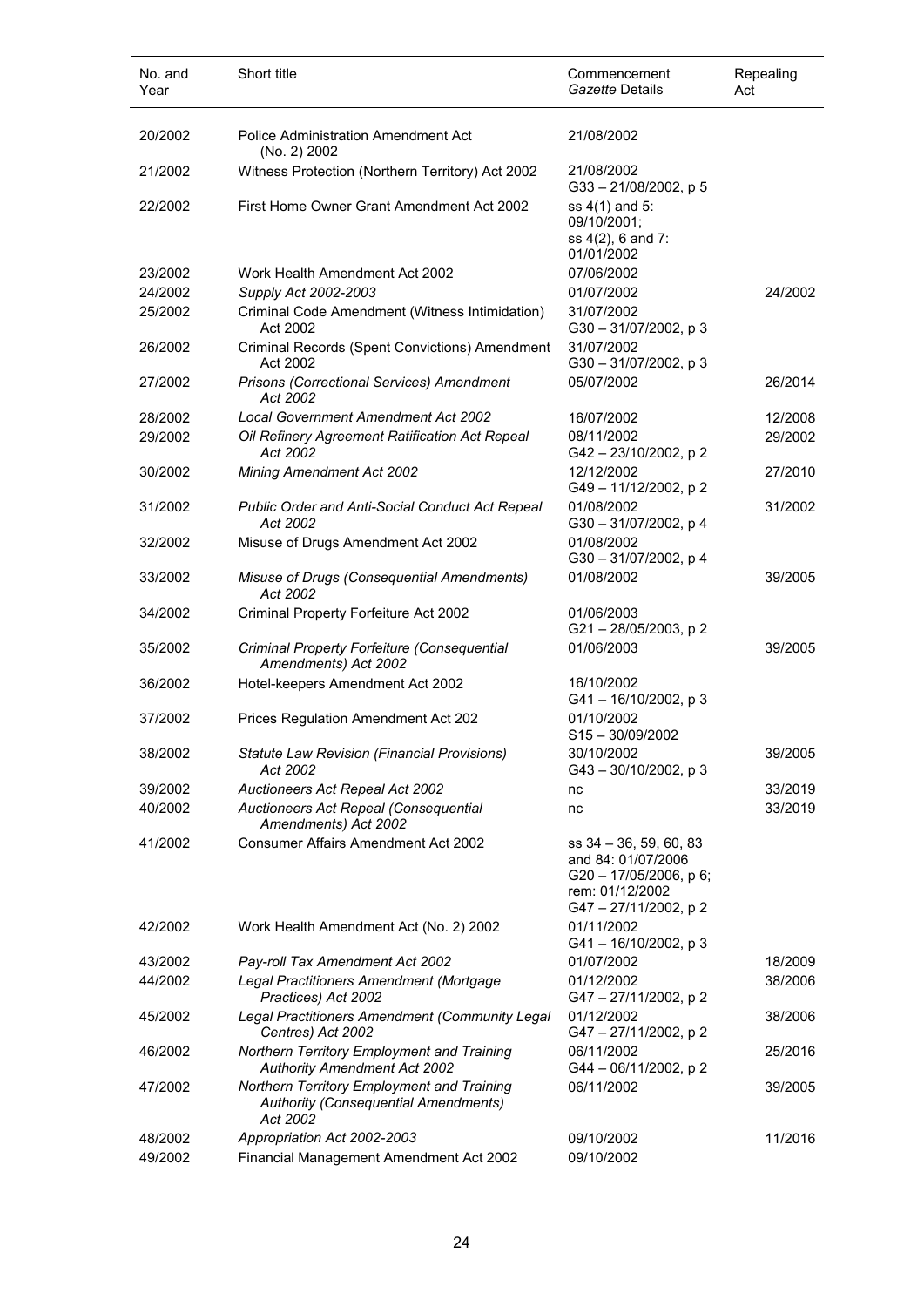| No. and<br>Year | Short title                                                      | Commencement<br>Gazette Details                                                                                                                                  | Repealing<br>Act |
|-----------------|------------------------------------------------------------------|------------------------------------------------------------------------------------------------------------------------------------------------------------------|------------------|
| 50/2002         | Taxation (Administration) Amendment Act 2002                     | ss $4(f)$ , (g) and (h) and<br>19: 18/07/2002;<br>ss $4(a)$ , $(e)$ , $(i) - (k)$ and<br>$(m)$ , 5, 6, 8 - 10, 12 -<br>16 and 21: 20/08/2002;<br>rem: 10/10/2002 |                  |
| 51/2002         | <b>Stamp Duty Amendment Act 2002</b>                             | ss $4$ and $6(f)$ :<br>20/08/2002;<br>rem: 10/10/2002                                                                                                            | 27/2007          |
| 52/2002         | Pay-roll Tax Amendment Act (No. 2) 2002                          | 10/10/2002                                                                                                                                                       | 18/2009          |
| 53/2002         | Mineral Royalty Amendment Act 2002                               | 10/10/2002                                                                                                                                                       |                  |
| 54/2002         | Debits Tax Amendment Act 2002                                    | s 4: 20/08/2002; rem:<br>10/10/2002                                                                                                                              | 21/2011          |
| 55/2002         | Gaming Machine Amendment Act 2002                                | 08/01/2003                                                                                                                                                       |                  |
| 56/2002         | <b>Gaming Control Amendment Act 2002</b>                         | 08/01/2003<br>G1-08/01/2003, p2                                                                                                                                  |                  |
| 57/2002         | Crimes (Victims Assistance) Amendment Act 2002                   | 01/11/2002                                                                                                                                                       | 15/2006          |
| 58/2002         | Private Hospitals and Nursing Homes Amendment<br>Act 2002        | nc                                                                                                                                                               | 16/2011          |
| 59/2002         | Statute Law Revision Act (No. 2) 2002                            | 07/11/2002                                                                                                                                                       | 39/2005          |
| 60/2002         | <b>Education Amendment Act 2002</b>                              | 02/04/2003<br>$G13 - 02/04/2003$ , p 4                                                                                                                           | 28/2015          |
| 61/2002         | Community Welfare Act 2002                                       | 09/12/2002<br>S24-09/12/2002                                                                                                                                     | 37/2007          |
| 62/2002         | Information Act 2002                                             | 01/07/2003                                                                                                                                                       |                  |
| 63/2002         | Ombudsman (Northern Territory) Amendment<br>Act 2002             | 01/07/2003                                                                                                                                                       | 5/2009           |
| 64/2002         | Health and Community Services Complaints<br>Amendment Act 2002   | 01/07/2003                                                                                                                                                       |                  |
| 65/2002         | Northern Territory Aboriginal Sacred Sites<br>Amendment Act 2002 | 15/08/1989                                                                                                                                                       |                  |
| 66/2002         | Swimming Pool Fencing Act 2002                                   | 01/01/2003                                                                                                                                                       | 13/2004          |
| 67/2002         | Swimming Pool Fencing (Consequential<br>Amendments) Act 2002     | 01/01/2003                                                                                                                                                       | 39/2005          |
| 68/2002         | <b>Tobacco Control Act 2002</b>                                  | pt 3, Divs 2, 3 (other<br>than s 23) and 4 (other<br>than $s$ 27) and $s$ 28:<br>31/05/2003;<br>rem: 01/01/2003<br>$G50 - 18/12/2002$ , p 6                      |                  |
| 69/2002         | <b>Agents Licensing Amendment Act 2002</b>                       | s 22: nc:<br>ss 9 and 29:<br>01/07/2005<br>G17-27/04/2005, p2;<br>rem: 01/02/2003<br>G4-29/01/2003, p4                                                           | 33/2019          |
| 70/2002         | Associations Incorporation Amendment Act 2002                    | 15/01/2003<br>G2-15/01/2003, p 5                                                                                                                                 | 56/2003          |
| 71/2002         | Aerodromes Act Repeal Act 2002                                   | 01/02/2003<br>$S1 - 31/01/2003$                                                                                                                                  |                  |
| 72/2002         | Crown Proceedings Amendment Act 2002                             | 11/12/2002                                                                                                                                                       |                  |
| 73/2002         | Motor Accidents (Compensation) Amendment<br>Act 2002             | s 5: 01/07/1979;<br>rem: 11/12/2002                                                                                                                              |                  |
| 74/2002         | Pay-roll Tax Amendment Act (No. 3) 2002                          | 11/12/2002                                                                                                                                                       | 18/2009          |
| 75/2002         | Petroleum (Submerged Lands) Amendment<br>Act 2002                | 01/05/2003<br>$G17 - 30/04/2003$ , p 4                                                                                                                           |                  |
| 76/2002         | Liquor Amendment Act 2002                                        | 24/01/2003<br>G3-22/01/2003, p4                                                                                                                                  | 29/2019          |